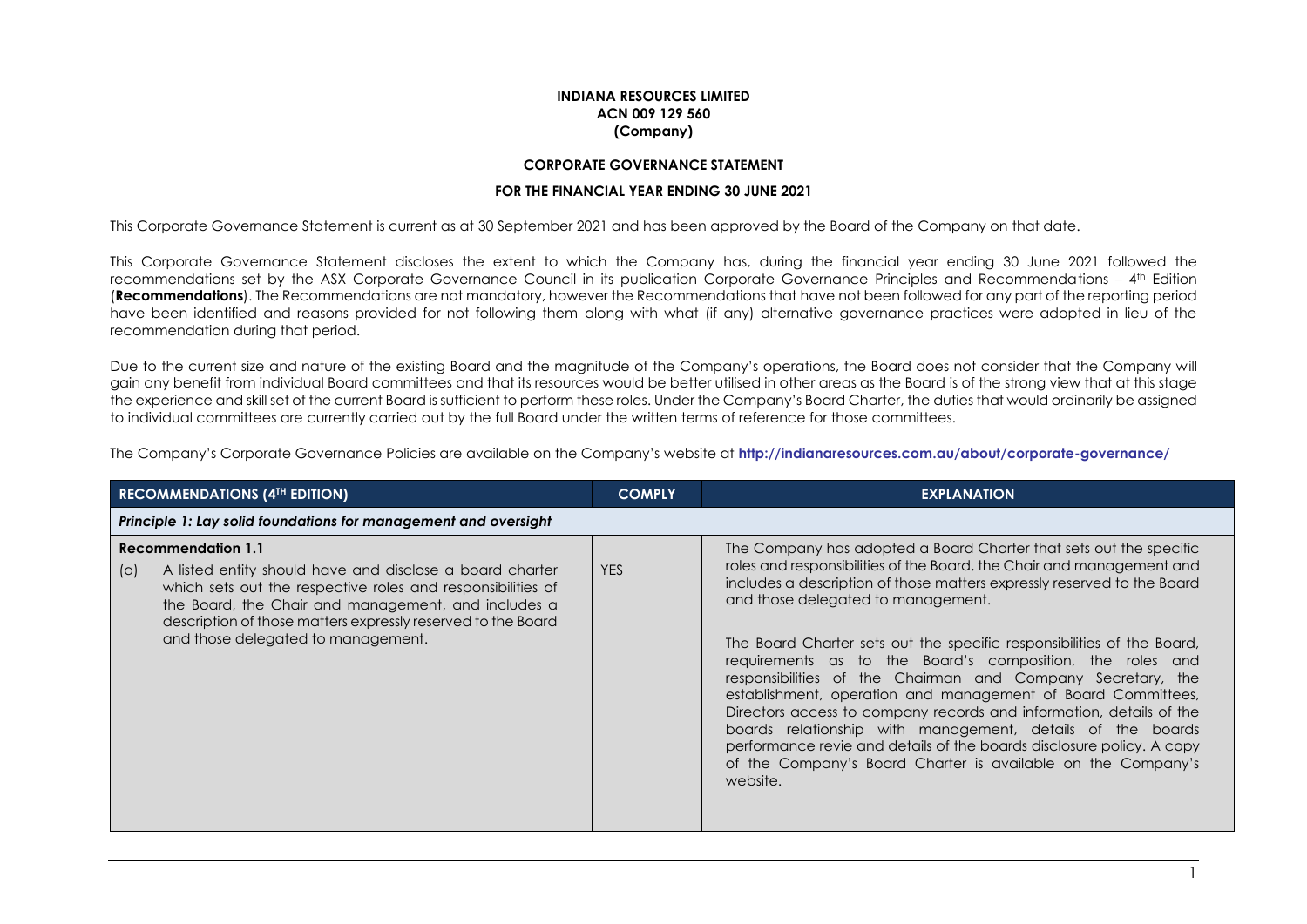| <b>RECOMMENDATIONS (4TH EDITION)</b>                                                                                                                                                                                                                                                                                                                                             | <b>COMPLY</b>   | <b>EXPLANATION</b>                                                                                                                                                                                                                                                                                                                                                                                                                                                                                                                                                                                                                                                                                                                                                                                                                                                                                                                                    |
|----------------------------------------------------------------------------------------------------------------------------------------------------------------------------------------------------------------------------------------------------------------------------------------------------------------------------------------------------------------------------------|-----------------|-------------------------------------------------------------------------------------------------------------------------------------------------------------------------------------------------------------------------------------------------------------------------------------------------------------------------------------------------------------------------------------------------------------------------------------------------------------------------------------------------------------------------------------------------------------------------------------------------------------------------------------------------------------------------------------------------------------------------------------------------------------------------------------------------------------------------------------------------------------------------------------------------------------------------------------------------------|
| <b>Recommendation 1.2</b><br>A listed entity should:<br>undertake appropriate checks before appointing a<br>(a)<br>director or senior executive or putting someone forward for<br>election as a Director; and<br>provide security holders with all material information in its<br>(b)<br>possession relevant to a decision on whether or not to elect<br>or re-elect a Director. | <b>YES</b>      | The Company has guidelines for the appointment and selection of the<br>Board and senior executives in its Remuneration and Nomination<br>Committee Charter which requires the Remuneration and Nomination<br>Committee (or, in its absence, the Board) to ensure appropriate checks<br>(including checks in respect of character, experience, education,<br>criminal record and bankruptcy history (as appropriate)) are<br>undertaken before appointing a person, or putting forward to security<br>holders a candidate for election, as a Director. In the event of an<br>unsatisfactory check, a Director is required to submit their resignation.<br>Under the Remuneration and Nomination Committee Charter, all<br>material information relevant to a decision on whether or not to elect<br>or re-elect a Director must be provided to security holders in the Notice<br>of Meeting containing the resolution to elect or re-elect a Director. |
| <b>Recommendation 1.3</b><br>A listed entity should have a written agreement with each<br>Director and senior executive setting out the terms of their<br>appointment.                                                                                                                                                                                                           | <b>YES</b>      | The Company's Remuneration and Nomination Committee Charter<br>requires the Remuneration and Nomination Committee (or, in its<br>absence. the Board) to ensure that each Director and senior executive<br>is personally a party to a written agreement with the Company which<br>sets out the terms of that Director's or senior executive's appointment.<br>The Company has had written agreements with each of its Directors<br>and senior executives for the past financial year.                                                                                                                                                                                                                                                                                                                                                                                                                                                                  |
| <b>Recommendation 1.4</b><br>The Company Secretary of a listed entity should be accountable<br>directly to the Board, through the Chair, on all matters to do with<br>the proper functioning of the Board.                                                                                                                                                                       | <b>YES</b>      | The Board Charter outlines the roles, responsibility and accountability<br>of the Company Secretary. In accordance with this, the Company<br>Secretary is accountable directly to the Board, through the Chair, on<br>all matters to do with the proper functioning of the Board.                                                                                                                                                                                                                                                                                                                                                                                                                                                                                                                                                                                                                                                                     |
| <b>Recommendation 1.5</b><br>A listed entity should:<br>have and disclose a diversity policy;<br>$(\alpha)$<br>through its board or a committee of the board set<br>(b)<br>measurable objectives for achieving gender diversity in the<br>composition of its board, senior executives and workforce<br>generally; and<br>disclose in relation to each reporting period:<br>(C)   | <b>PARTIALY</b> | The Company has adopted a Diversity Policy which provides a<br>(a)<br>framework for the Company to establish, achieve and measure<br>diversity objectives, including in respect of gender diversity. The<br>Diversity Policy is available on the Company's website.<br>The Diversity Policy allows the Board to set measurable gender<br>(b)<br>diversity objectives if considered appropriate, and to continually<br>monitor both the objectives if any have been set and the<br>Company's progress in achieving them.                                                                                                                                                                                                                                                                                                                                                                                                                               |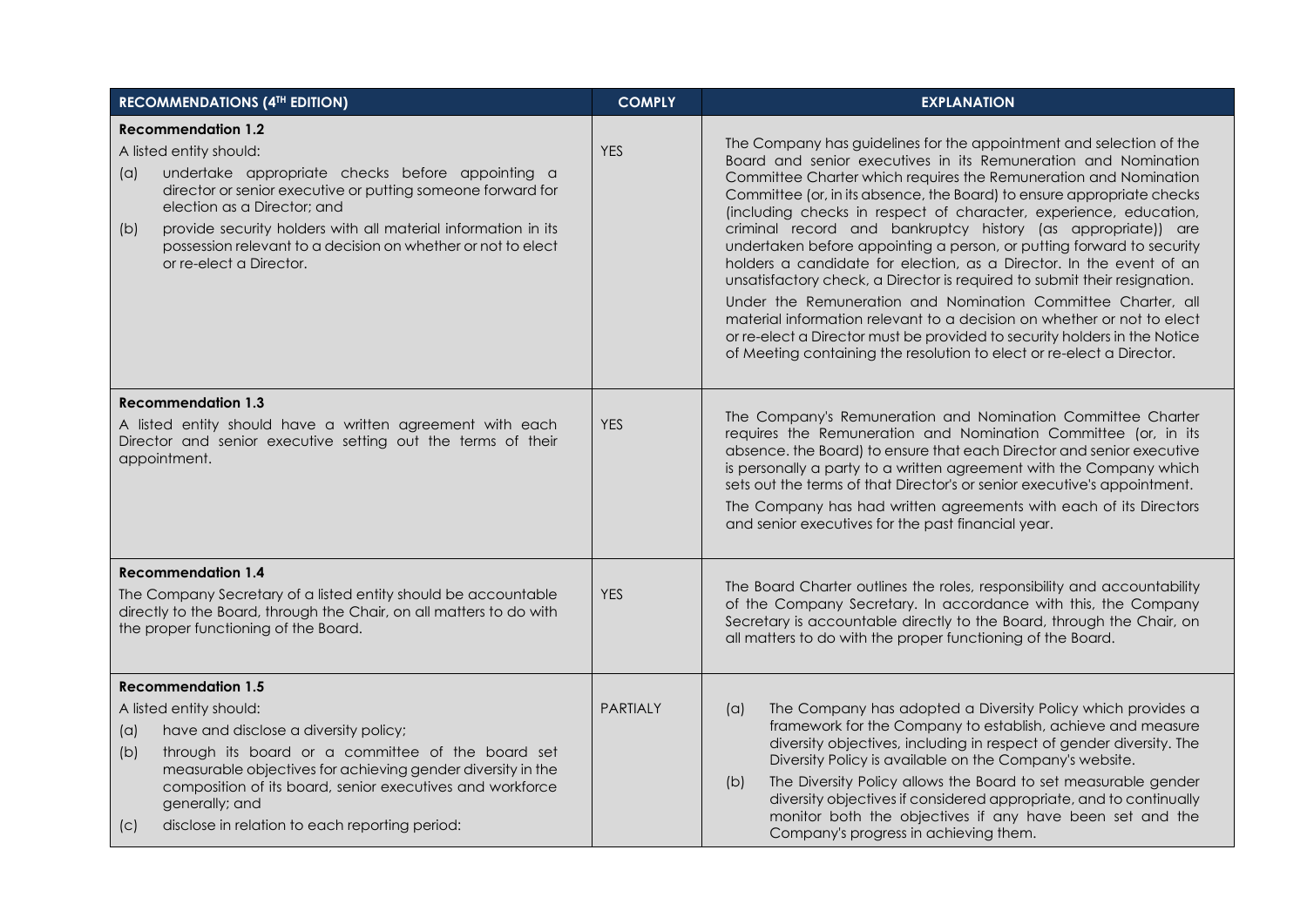| <b>RECOMMENDATIONS (4TH EDITION)</b>                                                                                                                                                                                                                                                                                                                                                                                                                                                                                                                                                                                                                                                                                            | <b>COMPLY</b> | <b>EXPLANATION</b>                                                                                                                                                                                                                                                                                                                                                                                                                                                                                                                                                                                                                                                                                                               |
|---------------------------------------------------------------------------------------------------------------------------------------------------------------------------------------------------------------------------------------------------------------------------------------------------------------------------------------------------------------------------------------------------------------------------------------------------------------------------------------------------------------------------------------------------------------------------------------------------------------------------------------------------------------------------------------------------------------------------------|---------------|----------------------------------------------------------------------------------------------------------------------------------------------------------------------------------------------------------------------------------------------------------------------------------------------------------------------------------------------------------------------------------------------------------------------------------------------------------------------------------------------------------------------------------------------------------------------------------------------------------------------------------------------------------------------------------------------------------------------------------|
| the measurable objectives set for that period to<br>(i)<br>achieve gender diversity;                                                                                                                                                                                                                                                                                                                                                                                                                                                                                                                                                                                                                                            |               | The Board did not set measurable gender diversity objectives for<br>(C)<br>the past financial year because:                                                                                                                                                                                                                                                                                                                                                                                                                                                                                                                                                                                                                      |
| the entity's progress towards achieving those<br>(ii)<br>objectives; and<br>either:<br>(iii)                                                                                                                                                                                                                                                                                                                                                                                                                                                                                                                                                                                                                                    |               | It is the Board's view that the existing Directors and senior<br>executive have sufficient skill and experience to carry out the<br>Company's plans: and                                                                                                                                                                                                                                                                                                                                                                                                                                                                                                                                                                         |
| the respective proportions of men and women on<br>(A)<br>the Board, in senior executive positions and across<br>the whole workforce (including how the entity has<br>defined "senior executive" for these purposes); or<br>if the entity is a "relevant employer" under the<br>(B)<br>Workplace Gender Equality Act, the entity's most<br>recent "Gender Equality Indicators", as defined in<br>the Workplace Gender Equality Act.<br>If the entity was in the S&P / ASX 300 Index at the commencement of<br>the reporting period, the measurable objective for achieving gender<br>diversity in the composition of its board should be to have not less<br>than 30% of its directors of each gender within a specified period. |               | as it became necessary to appoint any new Directors or<br>senior executives, the Board considered the application of<br>measurable diversity objectives and determined that given<br>the small size of the Company and the Board, requiring<br>specified objectives to be met unduly limited the Company<br>from applying the Diversity Policy as a whole and the<br>Company's policy of appointing the best person for the job;<br>and<br>the respective proportions of men and women on the Board,<br>in senior executive positions and across the whole<br>organisation (including how the entity has defined "senior<br>executive" for these purposes) for the past financial year is<br>disclosed on the Company's website. |
| <b>Recommendation 1.6</b>                                                                                                                                                                                                                                                                                                                                                                                                                                                                                                                                                                                                                                                                                                       |               | The Company's Remuneration and Nomination Committee (or,                                                                                                                                                                                                                                                                                                                                                                                                                                                                                                                                                                                                                                                                         |
| A listed entity should:<br>have and disclose a process for periodically evaluating the<br>(a)<br>performance of the Board, its committees and individual<br>Directors; and<br>disclose for each reporting period whether a performance<br>(b)<br>evaluation has been undertaken in accordance with that<br>process during or in respect of that period.                                                                                                                                                                                                                                                                                                                                                                         | <b>YES</b>    | (a)<br>in its absence, the Board) is responsible for evaluating the<br>performance of the Board, its committees and individual<br>Directors on an annual basis. It may do so with the aid of an<br>independent advisor. The process for this is set out in the<br>Company's Performance Evaluation Policy, which is available on<br>the Company's website.<br>The Company is required to disclose whether or not<br>(b)<br>performance evaluations were conducted during the relevant<br>reporting period. The Company has completed performance<br>evaluations in respect of the Board and individual Directors in                                                                                                              |
|                                                                                                                                                                                                                                                                                                                                                                                                                                                                                                                                                                                                                                                                                                                                 |               | the past financial year in accordance with the above process.                                                                                                                                                                                                                                                                                                                                                                                                                                                                                                                                                                                                                                                                    |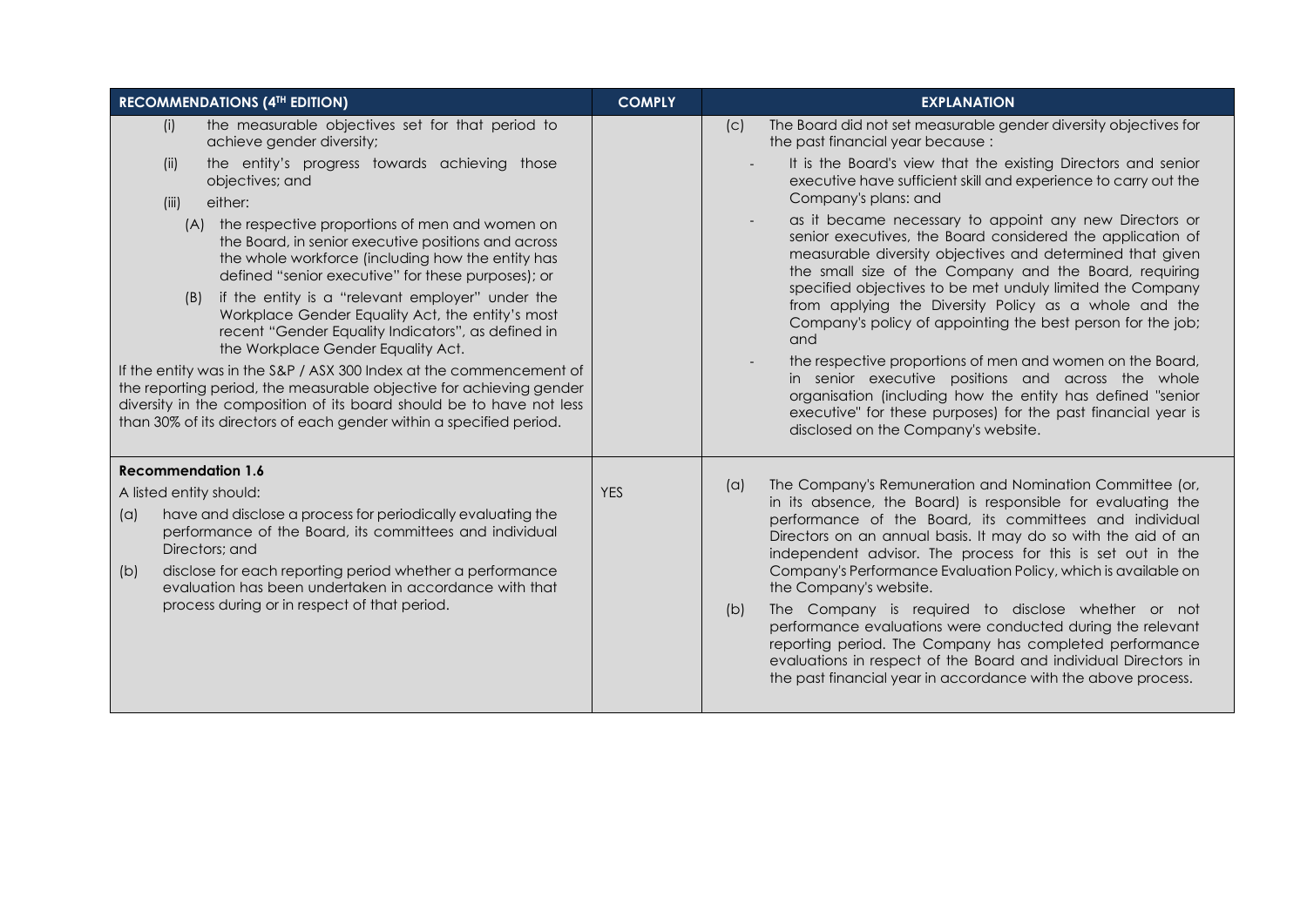|            | <b>RECOMMENDATIONS (4TH EDITION)</b>                                                                                                                                                                                                                                                                                                                                                                                                                                                                                                          | <b>COMPLY</b>                                | <b>EXPLANATION</b>                                                                                                                                                                                                                                                                                                                                                                                                                                                                                                                                                                                                                                                                                                                                                                                                                                                                                         |
|------------|-----------------------------------------------------------------------------------------------------------------------------------------------------------------------------------------------------------------------------------------------------------------------------------------------------------------------------------------------------------------------------------------------------------------------------------------------------------------------------------------------------------------------------------------------|----------------------------------------------|------------------------------------------------------------------------------------------------------------------------------------------------------------------------------------------------------------------------------------------------------------------------------------------------------------------------------------------------------------------------------------------------------------------------------------------------------------------------------------------------------------------------------------------------------------------------------------------------------------------------------------------------------------------------------------------------------------------------------------------------------------------------------------------------------------------------------------------------------------------------------------------------------------|
| (a)<br>(b) | <b>Recommendation 1.7</b><br>A listed entity should:<br>have and disclose a process for evaluating the<br>performance of its senior executives at least once every<br>reporting period; and<br>disclose for each reporting period whether a performance<br>evaluation has been undertaken in accordance with that<br>process during or in respect of that period.                                                                                                                                                                             |                                              | The Company's Remuneration and Nomination Committee (or, in<br>(a)<br>its absence, the Board) is responsible for evaluating the<br>performance of the Company's senior executives on an annual<br>basis. The Company's Remuneration and Nomination Committee<br>(or, in its absence, the Board) is responsible for evaluating the<br>remuneration of the Company's senior executives on an annual<br>basis. A senior executive, for these purposes. means key<br>management personnel (as defined in the Corporations Act) other<br>than a Non-Executive Director. The applicable processes for these<br>evaluations can be found in the Company's Performance<br>Evaluation Policy, which is available on the Company's website.<br>The Company has not completed performance evaluations in<br>(b)<br>respect of the senior executives (if any) for the past financial year<br>due to changes key roles. |
|            | Principle 2: Structure the Board to be effective and add value                                                                                                                                                                                                                                                                                                                                                                                                                                                                                |                                              |                                                                                                                                                                                                                                                                                                                                                                                                                                                                                                                                                                                                                                                                                                                                                                                                                                                                                                            |
|            | <b>Recommendation 2.1</b>                                                                                                                                                                                                                                                                                                                                                                                                                                                                                                                     |                                              |                                                                                                                                                                                                                                                                                                                                                                                                                                                                                                                                                                                                                                                                                                                                                                                                                                                                                                            |
| (a)        | The Board of a listed entity should:<br>have a nomination committee which:<br>has at least three members, a majority of whom are<br>(i)<br>independent Directors; and<br>is chaired by an independent Director,<br>(ii)<br>and disclose:<br>the charter of the committee;<br>(iii)<br>the members of the committee; and                                                                                                                                                                                                                       | <b>PARTIALY</b><br>Complies<br>with $2.1(b)$ | The Company's Remuneration and Nomination Committee Carter<br>provides for the creation of a Nomination Committee (if its considered<br>it will benefit the Company), with at least 3 members, a majority of<br>whom are Independent Directors, and which must be chaired by an<br>Independent Director.<br>The company did not have a Remuneration and Nomination<br>Committee for the past financial year as the Board did not consider<br>the Company would benefit from its establishment. In accordance with                                                                                                                                                                                                                                                                                                                                                                                          |
| (b)        | (iv)<br>as at the end of each reporting period, the number<br>(v)<br>of times the committee met throughout the period<br>and the individual attendances of the members at<br>those meetings; or<br>if it does not have a nomination committee, disclose that<br>fact and the processes it employs to address Board<br>succession issues and to ensure that the Board has the<br>appropriate balance of skills, knowledge, experience,<br>independence and diversity to enable it to discharge its<br>duties and responsibilities effectively. |                                              | the Company's Board Charter, the board carries out the duties that<br>would normally be carried out by the Remuneration and Nomination<br>Committee under the Remuneration and Nomination Committee<br>Charter, including the following processes to address succession issues<br>and to ensure the Board has the appropriate balance of skills,<br>experience, independence and knowledge of the entity to enable it<br>to discharge its duties and responsibilities effectively:<br>devoting time at least annually to discuss Board succession issues<br>and updating the Board's skills matrix, and<br>all Board members being involved in the Company's nomination<br>process, to the maximum extent permitted under the<br>Corporations Act and ASX Listing rules.                                                                                                                                   |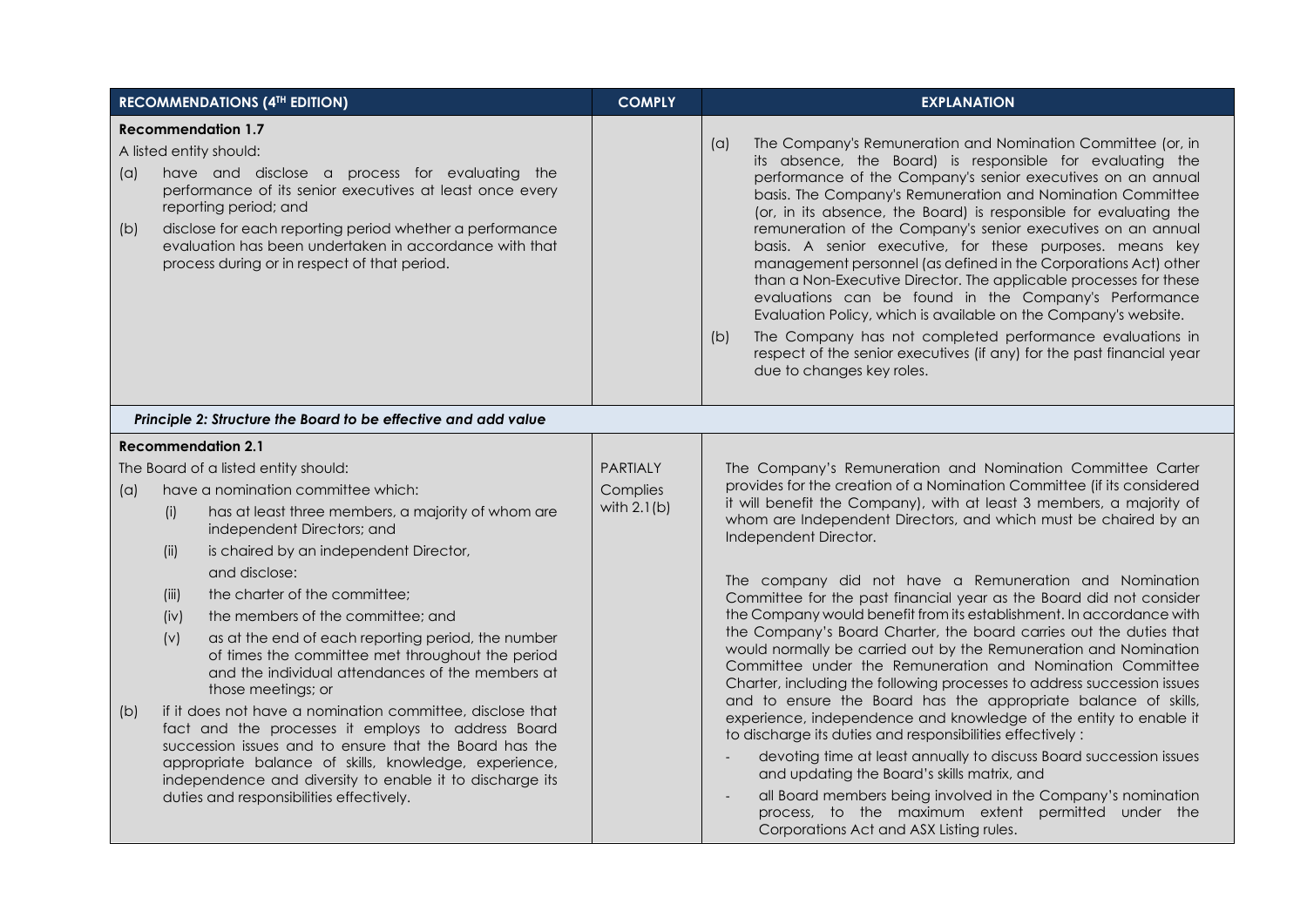| <b>RECOMMENDATIONS (4TH EDITION)</b>                                                                                                                                                                     | <b>COMPLY</b> | <b>EXPLANATION</b>                                                                                                                                                                                                                                                                                                                                                                                                                                                                                                                                                                                                                                                                                                                                                                                                                                                                                                                                                                                                                                                                                                                                                                                                                                                                                                                           |
|----------------------------------------------------------------------------------------------------------------------------------------------------------------------------------------------------------|---------------|----------------------------------------------------------------------------------------------------------------------------------------------------------------------------------------------------------------------------------------------------------------------------------------------------------------------------------------------------------------------------------------------------------------------------------------------------------------------------------------------------------------------------------------------------------------------------------------------------------------------------------------------------------------------------------------------------------------------------------------------------------------------------------------------------------------------------------------------------------------------------------------------------------------------------------------------------------------------------------------------------------------------------------------------------------------------------------------------------------------------------------------------------------------------------------------------------------------------------------------------------------------------------------------------------------------------------------------------|
|                                                                                                                                                                                                          |               |                                                                                                                                                                                                                                                                                                                                                                                                                                                                                                                                                                                                                                                                                                                                                                                                                                                                                                                                                                                                                                                                                                                                                                                                                                                                                                                                              |
| <b>Recommendation 2.2</b><br>A listed entity should have and disclose a Board skills matrix setting<br>out the mix of skills that the Board currently has or is looking to<br>achieve in its membership. | <b>YES</b>    | Under the Remuneration and Nomination Committee Charter (in the<br>Company's Remuneration and Nomination Committee Charter), the<br>Nomination Committee (or, in its absence. the Board) is required to<br>prepare a Board skills matrix setting out the mix of skills that the Board<br>currently has (or is looking to achieve) and to review this at least<br>annually against the Company's Board skills matrix to ensure the<br>appropriate mix of skills to discharge its obligations effectively and to<br>odd value and to ensure the Board has the ability to deal with new and<br>emerging business and governance issues.<br>The Company has, for the past financial year. had a Board skill matrix<br>setting out the mix of skills and diversity that the Board currently has or<br>is looking to achieve in its membership.<br>The Board Charter requires the disclosure of each Board member's<br>qualifications and expertise. Full details as to each Director and senior<br>executive's relevant skills and experience are included in the<br>Company's Annual Report and is available on the Company's website.<br>The Company maintains a register of each individual Directors skills<br>matrix and has included a summary of the Board Skills Matrix attached<br>at Annexure A to this Corporate Governance Statement. |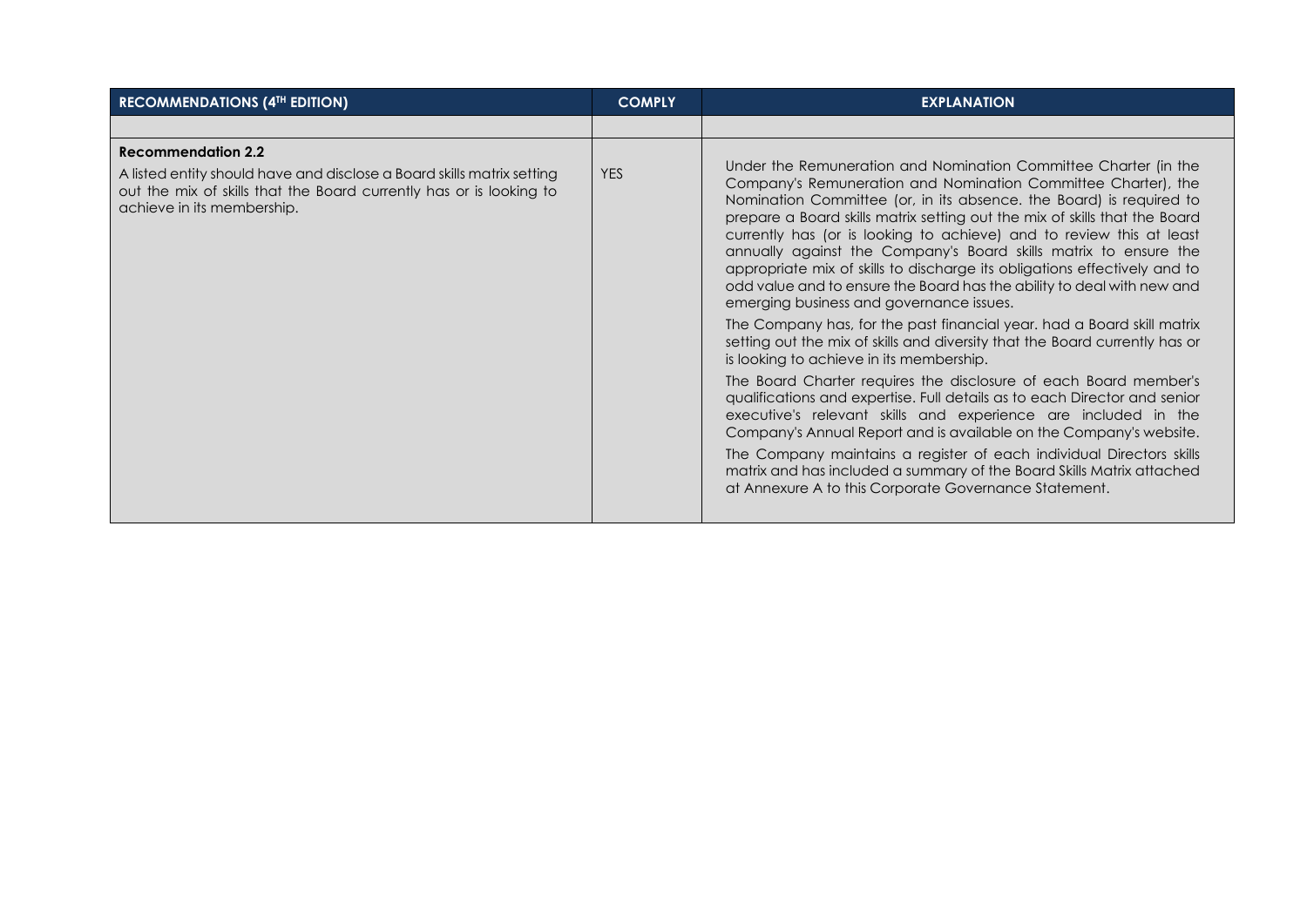| <b>RECOMMENDATIONS (4TH EDITION)</b>                                                                                                                                                                                                                                                                                                                                                                                                                                                                                                                                                                                                      | <b>COMPLY</b> | <b>EXPLANATION</b>                                                                                                                                                                                                                                                                                                                                                                                                                                                                                                                                                                                                                                                                                                                                                                                                                                                                                                                                |
|-------------------------------------------------------------------------------------------------------------------------------------------------------------------------------------------------------------------------------------------------------------------------------------------------------------------------------------------------------------------------------------------------------------------------------------------------------------------------------------------------------------------------------------------------------------------------------------------------------------------------------------------|---------------|---------------------------------------------------------------------------------------------------------------------------------------------------------------------------------------------------------------------------------------------------------------------------------------------------------------------------------------------------------------------------------------------------------------------------------------------------------------------------------------------------------------------------------------------------------------------------------------------------------------------------------------------------------------------------------------------------------------------------------------------------------------------------------------------------------------------------------------------------------------------------------------------------------------------------------------------------|
| <b>Recommendation 2.3</b><br>A listed entity should disclose:<br>the names of the Directors considered by the Board to be<br>(a)<br>independent Directors;<br>if a Director has an interest, position or relationship of the<br>(b)<br>type described in Box 2.3 of the ASX Corporate<br>Governance Principles and Recommendations (4th<br>Edition), but the Board is of the opinion that it does not<br>compromise the independence of the Director, the nature<br>of the interest, position or relationship in question and an<br>explanation of why the Board is of that opinion; and<br>the length of service of each Director<br>(C) | <b>YES</b>    | The Board considers the independence of directors having regard to<br>the relationships listed in Box 2.3 of the Principles and<br>Recommendations.<br>Currently the Board is structured as follows:<br>Bronwyn Barnes (Executive Chairman & CEO)<br>Robert Adam (Non-Executive Director):<br>Felicity Repacholi-Muir (Non-Executive Director);<br>The Company regards each Director as being capable of exercising<br>impartial judgement based on their expertise. experience and desire<br>to grow the equity base of the Company. The Board has in place a<br>process to ensure that conflicts of interest are management<br>appropriately. If a potential conflict of interest arises, the Director<br>concerned does not receive the relevant Board Paper and leaves the<br>Board Meeting while the matter is considered. Directors must advise<br>the Board immediately of any interests that could conflict with those of<br>the Company. |
|                                                                                                                                                                                                                                                                                                                                                                                                                                                                                                                                                                                                                                           |               | Robert Adam and Felicity Repacholi-Muir are considered independent<br>Directors who fall into this category. There has been no compromise to<br>the considered independence of the independent Directors<br>The Company's Annual Report discloses the length of service of each<br>Director as at the end of each financial year.                                                                                                                                                                                                                                                                                                                                                                                                                                                                                                                                                                                                                 |
| <b>Recommendation 2.4</b>                                                                                                                                                                                                                                                                                                                                                                                                                                                                                                                                                                                                                 |               |                                                                                                                                                                                                                                                                                                                                                                                                                                                                                                                                                                                                                                                                                                                                                                                                                                                                                                                                                   |
| A majority of the Board of a listed entity should be independent<br>Directors.                                                                                                                                                                                                                                                                                                                                                                                                                                                                                                                                                            | <b>YES</b>    | The Company's Board Charter requires that, where practical, the<br>majority of the Board should be independent.<br>There was an independent majority of the Board during all of the past-<br>financial year. The Board currently comprises a total of 3 (three)<br>directors, of whom 2 (two) are considered to be independent.                                                                                                                                                                                                                                                                                                                                                                                                                                                                                                                                                                                                                   |
| <b>Recommendation 2.5</b><br>The Chair of the Board of a listed entity should be an independent<br>Director and, in particular, should not be the same person as the<br>CEO of the entity.                                                                                                                                                                                                                                                                                                                                                                                                                                                | <b>NO</b>     | The Board Charter provides that, where practical, the Chair of the<br>Board should be an independent Director and should not be the<br>CEO/Managing Director.<br>During the past financial year Ms Barnes acted as both CEO and Chair.                                                                                                                                                                                                                                                                                                                                                                                                                                                                                                                                                                                                                                                                                                            |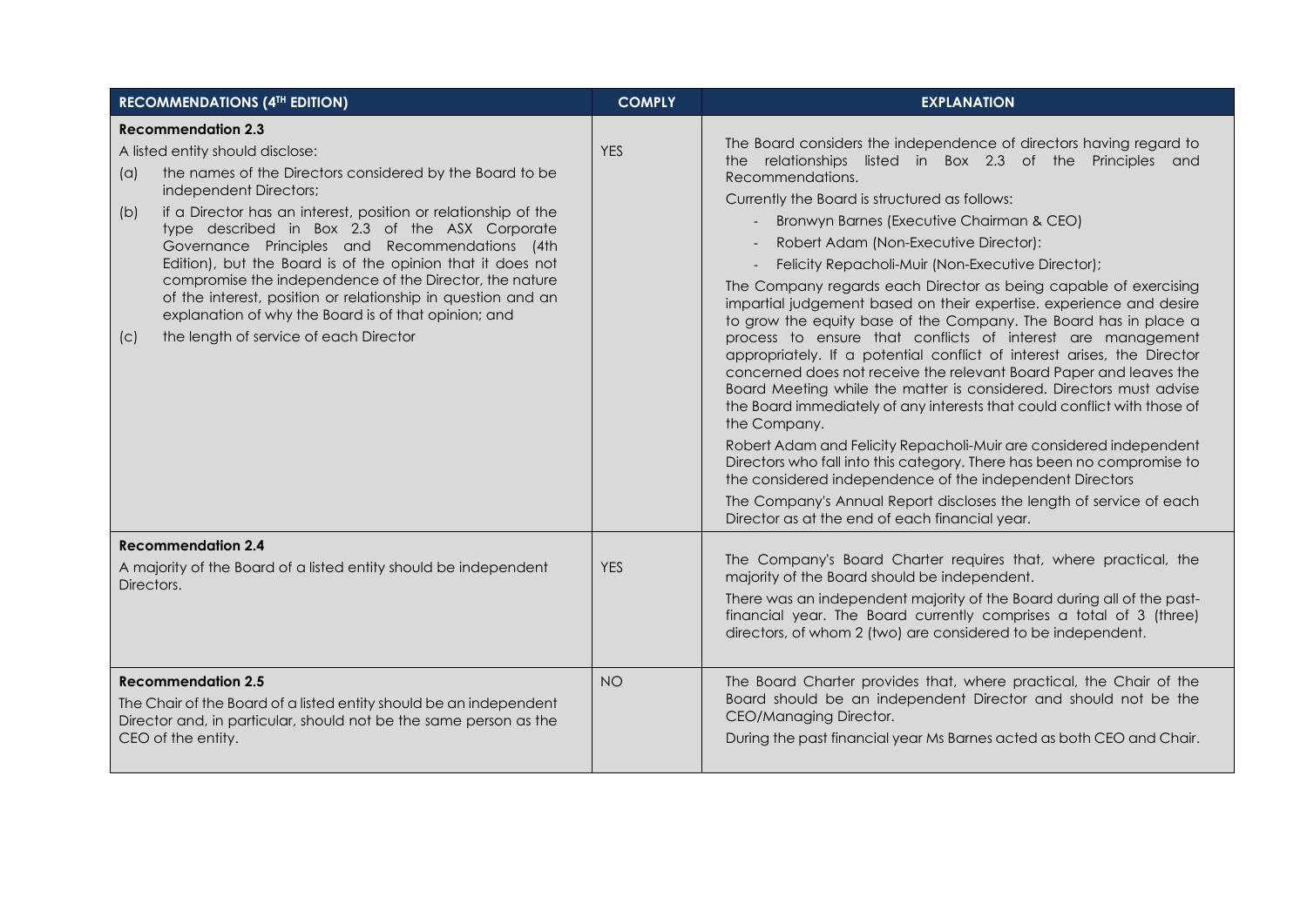| <b>RECOMMENDATIONS (4TH EDITION)</b>                                                                                                                                                                                                                                                                                       | <b>COMPLY</b> | <b>EXPLANATION</b>                                                                                                                                                                                                                                                                                                                                                                                                                                                                                                                                                                                                                                                                     |
|----------------------------------------------------------------------------------------------------------------------------------------------------------------------------------------------------------------------------------------------------------------------------------------------------------------------------|---------------|----------------------------------------------------------------------------------------------------------------------------------------------------------------------------------------------------------------------------------------------------------------------------------------------------------------------------------------------------------------------------------------------------------------------------------------------------------------------------------------------------------------------------------------------------------------------------------------------------------------------------------------------------------------------------------------|
| <b>Recommendation 2.6</b><br>A listed entity should have a program for inducting new Directors<br>and for periodically reviewing whether there is a need for existing<br>directors to undertake professional development to maintain the<br>skills and knowledge needed to perform their role as Directors<br>effectively. | <b>YES</b>    | In accordance with the Company's Board Charter, the Nominations<br>Committee (or in its absence, the Board) is responsible for the approval<br>and review of induction and continuing professional development<br>programs and procedures for Directors to ensure that they can<br>effectively discharge their responsibilities. The Company Secretary is<br>responsible for facilitating inductions and professional development<br>including receiving briefings on material developments in laws.<br>regulations and accounting standards relevant to the Company.                                                                                                                  |
| Principle 3: Instil a culture of acting lawfully, ethically and responsibly                                                                                                                                                                                                                                                |               |                                                                                                                                                                                                                                                                                                                                                                                                                                                                                                                                                                                                                                                                                        |
| <b>Recommendation 3.1</b><br>A listed entity should articulate and disclose its values.                                                                                                                                                                                                                                    | <b>YES</b>    | The Company and its subsidiary companies are committed to<br>(a)<br>conducting all of its business activities fairly. honestly with a high<br>level of integrity, and in compliance with all applicable laws,<br>rules and regulations. The Board, management and employees<br>are dedicated to high ethical standards and recognise and<br>support the Company's commitment to compliance with these<br>standards.<br>The Company's values are set out in its Code of Conduct and<br>(b)<br>are available on the Company's website. All employees (if any)<br>are given appropriate training on the Company's values and<br>senior executives will continually reference such values. |
| <b>Recommendation 3.2</b><br>A listed entity should:<br>have and disclose a code of conduct for its Directors,<br>(a)<br>senior executives and employees; and<br>ensure that the Board or a committee of the Board is<br>(b)<br>informed of any material breaches of that code.                                            | <b>YES</b>    | The Company's Code of Conduct applies to the Company's<br>(a)<br>Directors. Senior executives and employees (as applicable).<br>The Company's Code of Conduct is available on the Company's<br>(b)<br>website. Any material breaches of the Code of Conduct are<br>reported to the Board or a committee of the Board.                                                                                                                                                                                                                                                                                                                                                                  |
| <b>Recommendation 3.3</b><br>A listed entity should:<br>have and disclose a whistleblower policy; and<br>(a)<br>ensure that the Board or a committee of the Board is<br>(b)<br>informed of any material incidents reported under that<br>policy.                                                                           | <b>YES</b>    | The Company's Whistleblower Protection Policy is available on the<br>Company's website. Any material breaches of the Whistleblower<br>Protection Policy are to be reported to the Board or a committee of<br>the Board.                                                                                                                                                                                                                                                                                                                                                                                                                                                                |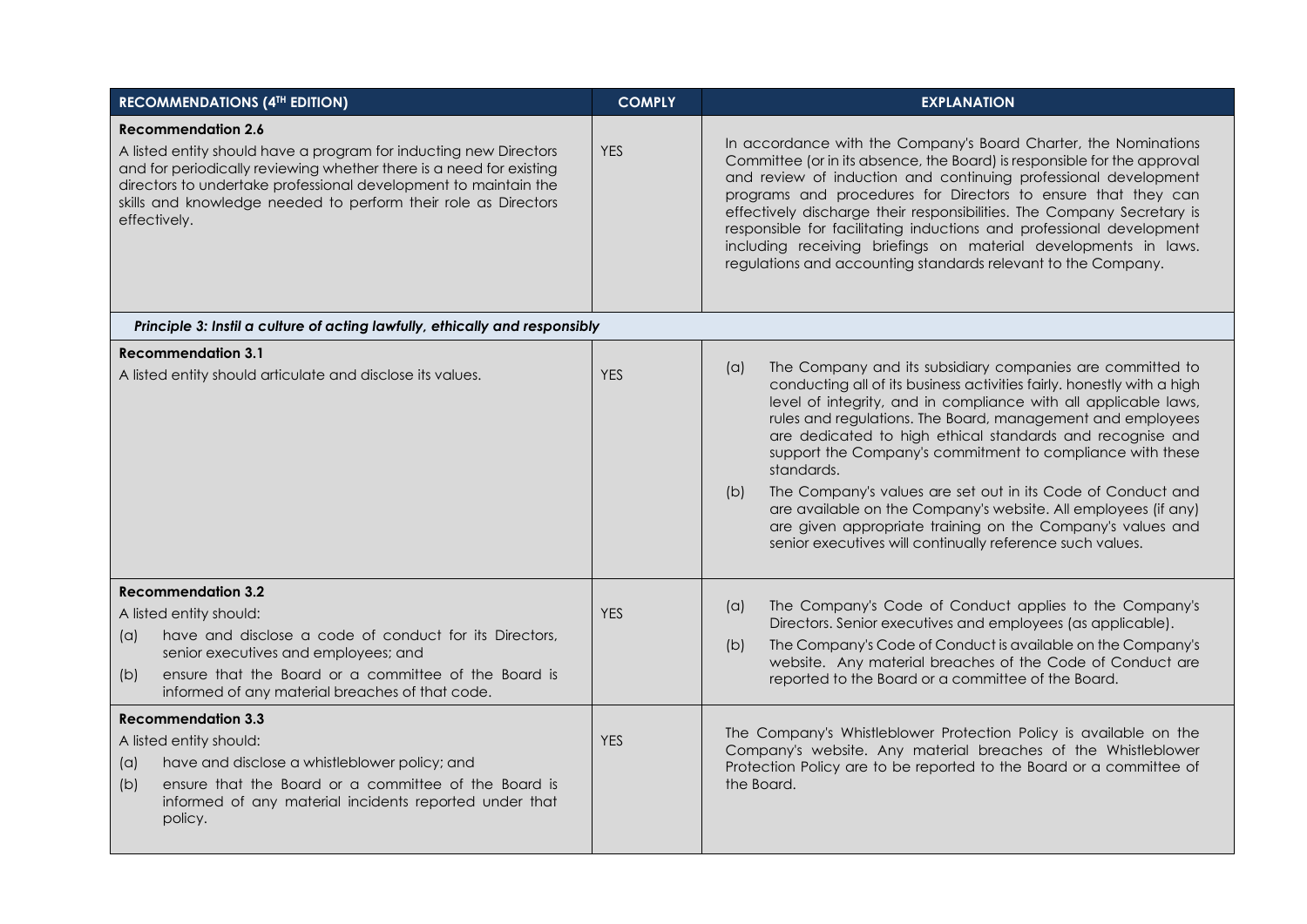| <b>RECOMMENDATIONS (4TH EDITION)</b>                 |                                                  |                                                                                                                                                                                                                                                                                                                                                                                                                                                                                                                                                                                                                                                                                                                                                                                                                                                                                                                                        | <b>COMPLY</b>                                                                                                                                 | <b>EXPLANATION</b>                                                                                                                                                                                                                                                                                                                                                                                                                                                                                                                                                                                                                                                                                                                                                                                                                                                                                                                                                                                                                                                                                                                                                                                                                                                                                                                                                                                                                                                                  |
|------------------------------------------------------|--------------------------------------------------|----------------------------------------------------------------------------------------------------------------------------------------------------------------------------------------------------------------------------------------------------------------------------------------------------------------------------------------------------------------------------------------------------------------------------------------------------------------------------------------------------------------------------------------------------------------------------------------------------------------------------------------------------------------------------------------------------------------------------------------------------------------------------------------------------------------------------------------------------------------------------------------------------------------------------------------|-----------------------------------------------------------------------------------------------------------------------------------------------|-------------------------------------------------------------------------------------------------------------------------------------------------------------------------------------------------------------------------------------------------------------------------------------------------------------------------------------------------------------------------------------------------------------------------------------------------------------------------------------------------------------------------------------------------------------------------------------------------------------------------------------------------------------------------------------------------------------------------------------------------------------------------------------------------------------------------------------------------------------------------------------------------------------------------------------------------------------------------------------------------------------------------------------------------------------------------------------------------------------------------------------------------------------------------------------------------------------------------------------------------------------------------------------------------------------------------------------------------------------------------------------------------------------------------------------------------------------------------------------|
| <b>Recommendation 3.4</b><br>A listed entity should: |                                                  | <b>YES</b>                                                                                                                                                                                                                                                                                                                                                                                                                                                                                                                                                                                                                                                                                                                                                                                                                                                                                                                             | The Company's Anti-Bribery and Anti-Corruption Policy is available on<br>the Company's website. Any material breaches of the Anti-Bribery and |                                                                                                                                                                                                                                                                                                                                                                                                                                                                                                                                                                                                                                                                                                                                                                                                                                                                                                                                                                                                                                                                                                                                                                                                                                                                                                                                                                                                                                                                                     |
| (a)                                                  | and                                              | have and disclose an anti-bribery and corruption policy;                                                                                                                                                                                                                                                                                                                                                                                                                                                                                                                                                                                                                                                                                                                                                                                                                                                                               |                                                                                                                                               | Anti-Corruption Policy are la be reported to the Board or a committee<br>of the Board.                                                                                                                                                                                                                                                                                                                                                                                                                                                                                                                                                                                                                                                                                                                                                                                                                                                                                                                                                                                                                                                                                                                                                                                                                                                                                                                                                                                              |
| (b)                                                  |                                                  | ensure that the Board or committee of the Board is<br>informed of any material breaches of that policy.                                                                                                                                                                                                                                                                                                                                                                                                                                                                                                                                                                                                                                                                                                                                                                                                                                |                                                                                                                                               |                                                                                                                                                                                                                                                                                                                                                                                                                                                                                                                                                                                                                                                                                                                                                                                                                                                                                                                                                                                                                                                                                                                                                                                                                                                                                                                                                                                                                                                                                     |
|                                                      |                                                  | Principle 4: Safeguard the integrity of corporate reports                                                                                                                                                                                                                                                                                                                                                                                                                                                                                                                                                                                                                                                                                                                                                                                                                                                                              |                                                                                                                                               |                                                                                                                                                                                                                                                                                                                                                                                                                                                                                                                                                                                                                                                                                                                                                                                                                                                                                                                                                                                                                                                                                                                                                                                                                                                                                                                                                                                                                                                                                     |
| <b>Recommendation 4.1</b>                            |                                                  |                                                                                                                                                                                                                                                                                                                                                                                                                                                                                                                                                                                                                                                                                                                                                                                                                                                                                                                                        | The Company's Audit and Risk Management Committee Charter                                                                                     |                                                                                                                                                                                                                                                                                                                                                                                                                                                                                                                                                                                                                                                                                                                                                                                                                                                                                                                                                                                                                                                                                                                                                                                                                                                                                                                                                                                                                                                                                     |
| (a)<br>(b)                                           | (i)<br>(iii)<br>(iii)<br>(iv)<br>(v)<br>partner. | The Board of a listed entity should:<br>have an audit committee which:<br>has at least three members, all of whom are non-<br>executive Directors and a majority of whom are<br>independent Directors; and<br>is chaired by an independent Director, who is not<br>the Chair of the Board,<br>and disclose:<br>the charter of the committee;<br>the relevant qualifications and experience of the<br>members of the committee; and<br>in relation to each reporting period, the number of<br>times the committee met throughout the period<br>and the individual attendances of the members at<br>those meetings; or<br>if it does not have an audit committee, disclose that fact<br>and the processes it employs that independently verify and<br>safeguard the integrity of its corporate reporting, including<br>the processes for the appointment and removal of the<br>external auditor and the rotation of the audit engagement | <b>PARTIALY</b><br>Complies<br>with $4.1(b)$                                                                                                  | provides for the creation of an Audit and Risk Committee with at least<br>three members, all of whom must be non-executive Directors, and<br>majority of the Committee must be independent Directors. The<br>Committee must be choired by an independent Director who is not the<br>Chair.<br>The Company did not have on Audit and Risk Committee<br>(a)<br>for the past financial year as the Board did not consider the<br>(b)<br>Company would benefit from its establishment, and does not<br>currently hove one. In accordance with the Company's Board<br>Charter, the Board carries out the duties that would ordinarily be<br>carried out by the Audit and Risk Committee under the Audit<br>and Risk Management Committee Charter including the<br>following processes to independently verify the integrity of the<br>Company's periodic reports which are not audited or reviewed<br>by on external auditor, as well as the processes for the<br>appointment and removal of the external auditor and the<br>rotation of the audit engagement partner;<br>the Board devotes time at annual Board meetings to fulfilling the<br>(C)<br>roles and responsibilities associated with maintaining the<br>Company's internal audit function and arrangements with<br>external auditors; and<br>all members of the Board are involved in the Company's audit<br>(d)<br>function to ensure the proper maintenance of the entity and the<br>integrity of all financial reporting. |
|                                                      |                                                  |                                                                                                                                                                                                                                                                                                                                                                                                                                                                                                                                                                                                                                                                                                                                                                                                                                                                                                                                        |                                                                                                                                               |                                                                                                                                                                                                                                                                                                                                                                                                                                                                                                                                                                                                                                                                                                                                                                                                                                                                                                                                                                                                                                                                                                                                                                                                                                                                                                                                                                                                                                                                                     |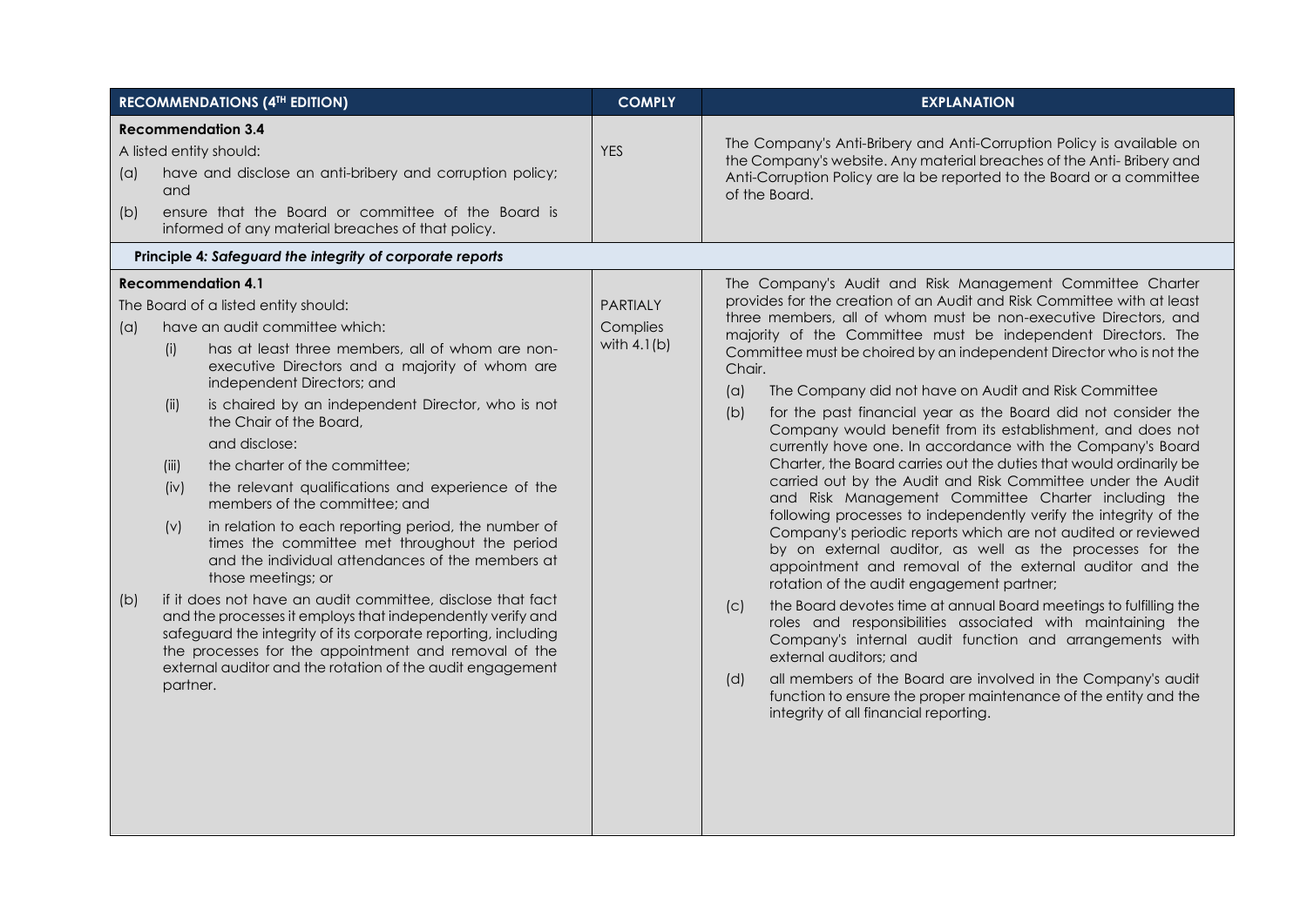| <b>RECOMMENDATIONS (4TH EDITION)</b>                                                                                                                                                                                                                                                                                                                                                                                                                                                                                                                                                                          | <b>COMPLY</b> | <b>EXPLANATION</b>                                                                                                                                                                                                                                                                                                                                                                                                                                                                                                                                                                                                                                                                                                                                                                                                                                                                                                                                                                                              |
|---------------------------------------------------------------------------------------------------------------------------------------------------------------------------------------------------------------------------------------------------------------------------------------------------------------------------------------------------------------------------------------------------------------------------------------------------------------------------------------------------------------------------------------------------------------------------------------------------------------|---------------|-----------------------------------------------------------------------------------------------------------------------------------------------------------------------------------------------------------------------------------------------------------------------------------------------------------------------------------------------------------------------------------------------------------------------------------------------------------------------------------------------------------------------------------------------------------------------------------------------------------------------------------------------------------------------------------------------------------------------------------------------------------------------------------------------------------------------------------------------------------------------------------------------------------------------------------------------------------------------------------------------------------------|
| <b>Recommendation 4.2</b><br>The Board of a listed entity should, before it approves the entity's<br>financial statements for a financial period, receive from its CEO<br>and CFO a declaration that the financial records of the entity<br>have been properly maintained and that the financial statements<br>comply with the appropriate accounting standards and give a<br>true and fair view of the financial position and performance of<br>the entity and that the opinion has been formed on the basis of a<br>sound system of risk management and internal control which is<br>operating effectively. | <b>YES</b>    | The Company's Audit and Risk Management Committee Charter<br>requires the CEO and CFO (or, if none, the person(s) fulfilling those<br>functions) to provide a sign off on these terms.<br>The Company has obtained a sign off on these terms for each of its<br>financial statements in the past financial year.                                                                                                                                                                                                                                                                                                                                                                                                                                                                                                                                                                                                                                                                                                |
| <b>Recommendation 4.3</b><br>A listed entity should disclose its process to verify the integrity of<br>any periodic corporate report it releases to the market that is not<br>audited or reviewed by an external auditor.                                                                                                                                                                                                                                                                                                                                                                                     | <b>YES</b>    | The Company has included in each of its (to the extent that the<br>information contained in the following is not audited or reviewed by an<br>external auditor):<br>(a)<br>annual reports or on its website, a description of the process it<br>undertook to verify the integrity of the information in its annual<br>directors' report;<br>quarterly reports, or in its annual report or on its website, a<br>(b)<br>description of the process it undertook to verify the integrity of<br>the information in its quarterly reports;<br>integrated reports, or in its annual report (if that is a separate<br>(C)<br>document to its integrated report) or on its website, a description<br>of the process it undertook to verify the integrity of the<br>information in its integrated reports; and<br>(d)<br>periodic corporate reports or in its annual report or on<br>(d)<br>its website, a description of the process it undertook to verify the<br>integrity of the information in these reports<br>(e) |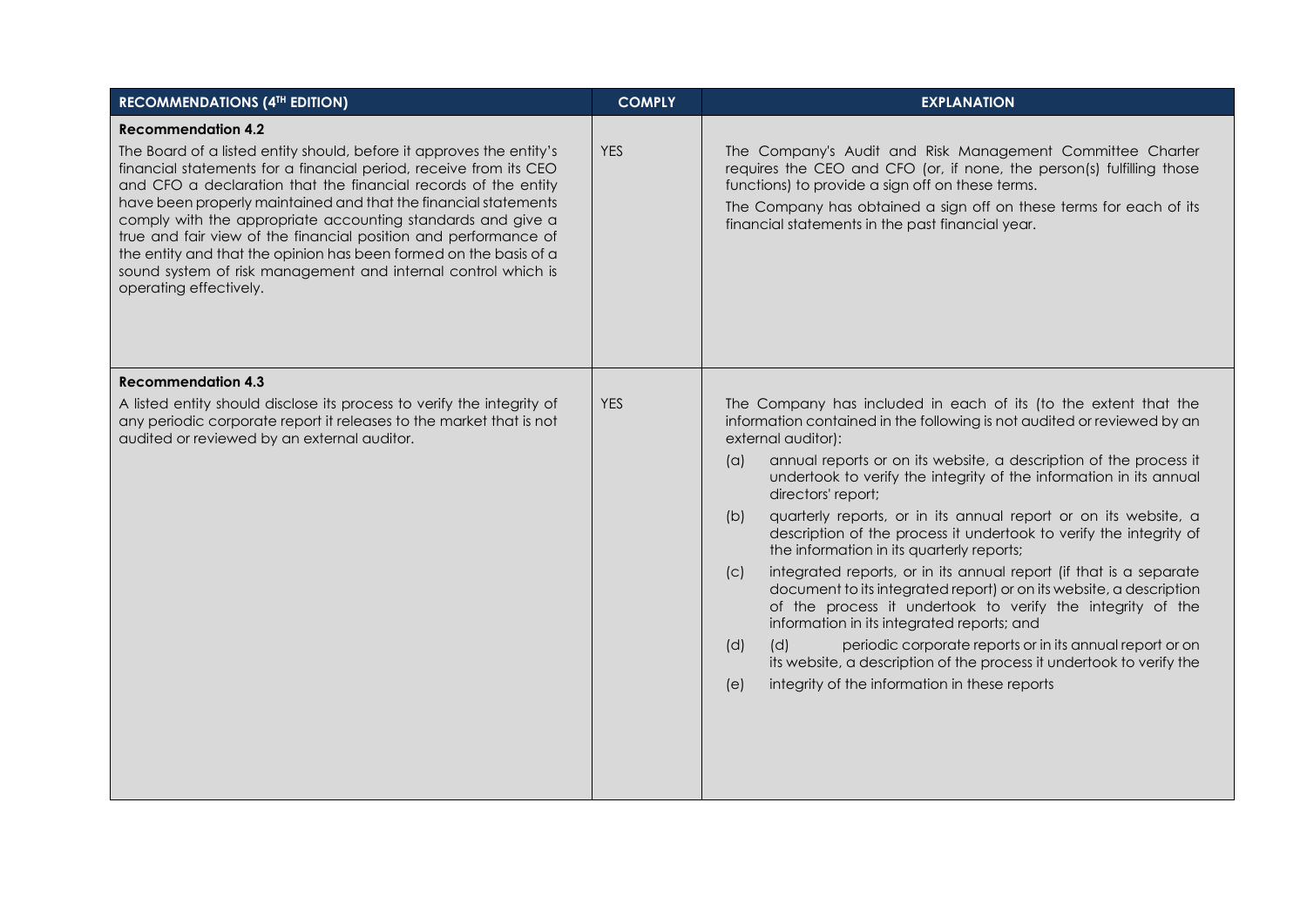| <b>RECOMMENDATIONS (4TH EDITION)</b>                                                                                                                                                                                                            | <b>COMPLY</b> | <b>EXPLANATION</b>                                                                                                                                                                                                                                                                                                                                                                                                                                                                                                                                                                                                                                                                                                                                                                                                                                                                                                                                                                                                                                                                                                                               |
|-------------------------------------------------------------------------------------------------------------------------------------------------------------------------------------------------------------------------------------------------|---------------|--------------------------------------------------------------------------------------------------------------------------------------------------------------------------------------------------------------------------------------------------------------------------------------------------------------------------------------------------------------------------------------------------------------------------------------------------------------------------------------------------------------------------------------------------------------------------------------------------------------------------------------------------------------------------------------------------------------------------------------------------------------------------------------------------------------------------------------------------------------------------------------------------------------------------------------------------------------------------------------------------------------------------------------------------------------------------------------------------------------------------------------------------|
| Principle 5: Make timely and balanced disclosure                                                                                                                                                                                                |               |                                                                                                                                                                                                                                                                                                                                                                                                                                                                                                                                                                                                                                                                                                                                                                                                                                                                                                                                                                                                                                                                                                                                                  |
| <b>Recommendation 5.1</b><br>A listed entity should have and disclose a written policy for<br>complying with its continuous disclosure obligations under listing<br>rule 3.1.                                                                   | <b>YES</b>    | The Company is committed to:<br>ensuring that shareholders and the market are provided with<br>full and timely information about its activities;<br>complying with the continuous disclosure obligations<br>contained in the AS Listing Rules and the applicable sections<br>of the Corporations Act; and<br>providing equal opportunity for all stakeholders to receive<br>externally available information issued by the Company in a<br>timely manner.<br>The Company's Continuous Disclosure Policy contains its written policy<br>for complying with its continuous disclosure obligations under listing rule<br>3.1. The Continuous Disclosure Policy sets out policies and procedures<br>for the Company's compliance with its continuous disclosure<br>obligations under the ASX Listing Rules, and addresses financial markets<br>communication, media contact and continuous disclosure issues. Il<br>forms part of the Company's corporate policies and procedures and is<br>available to all staff.<br>The Corporate Governance Plan. which incorporates the Continuous<br>Disclosure Policy, is available on the Company's website. |
| <b>Recommendation 5.2</b><br>A listed entity should ensure that its board receives copies of all<br>material market announcements promptly after they have been<br>made.                                                                        | <b>YES</b>    | Under the Company's Continuous Disclosure Policy. all members of the<br>Board receive material market announcements promptly after they<br>have been made.                                                                                                                                                                                                                                                                                                                                                                                                                                                                                                                                                                                                                                                                                                                                                                                                                                                                                                                                                                                       |
| <b>Recommendation 5.3</b><br>A listed entity that gives a new and substantive investor or analyst<br>presentation should release a copy of the presentation materials<br>on the ASX Market Announcements Platform ahead of the<br>presentation. | <b>YES</b>    | All substantive investor or analyst presentations are released on the ASX<br>Markets Announcement Platform ahead of such presentations.                                                                                                                                                                                                                                                                                                                                                                                                                                                                                                                                                                                                                                                                                                                                                                                                                                                                                                                                                                                                          |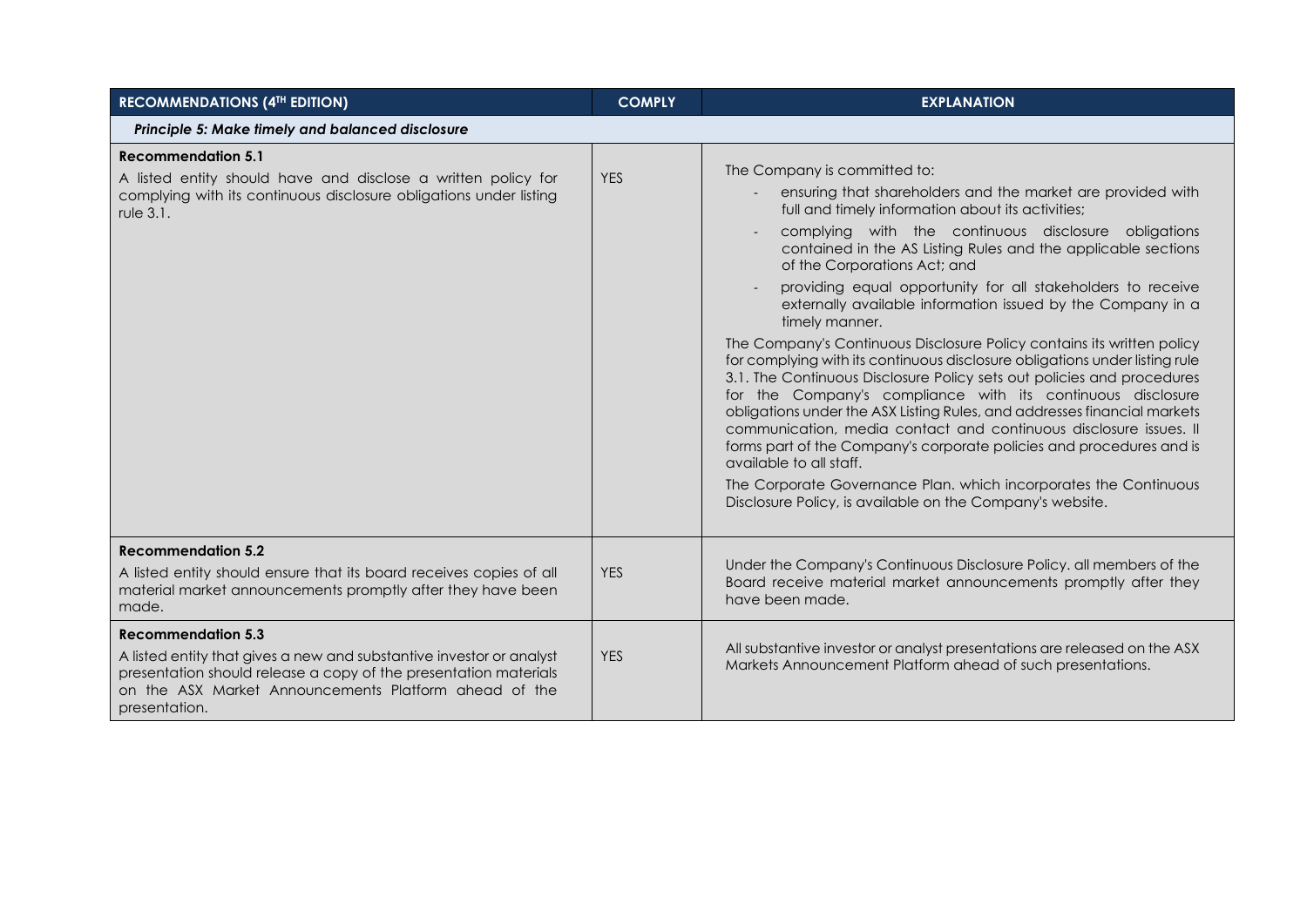| <b>RECOMMENDATIONS (4TH EDITION)</b>                                                                                                                                           | <b>COMPLY</b> | <b>EXPLANATION</b>                                                                                                                                                                                                                                                                                                                                                                                                                                                                                        |  |  |  |  |
|--------------------------------------------------------------------------------------------------------------------------------------------------------------------------------|---------------|-----------------------------------------------------------------------------------------------------------------------------------------------------------------------------------------------------------------------------------------------------------------------------------------------------------------------------------------------------------------------------------------------------------------------------------------------------------------------------------------------------------|--|--|--|--|
| Principle 6: Respect the rights of security holders                                                                                                                            |               |                                                                                                                                                                                                                                                                                                                                                                                                                                                                                                           |  |  |  |  |
| <b>Recommendation 6.1</b><br>A listed entity should provide information about itself and its<br>governance to investors via its website.                                       | <b>YES</b>    | The Company provides information about itself and its governance to<br>investors via its website at https://indianaresources.com.au/ .The<br>Company is committed to maintaining a Company website with<br>general information about the Company and its operations and<br>information specifically targeted at keeping the Company's<br>shareholders informed about the Company.                                                                                                                         |  |  |  |  |
| <b>Recommendation 6.2</b>                                                                                                                                                      |               | The Company has adopted a Shareholder Communications Policy                                                                                                                                                                                                                                                                                                                                                                                                                                               |  |  |  |  |
| A listed entity should have an investor relations program that<br>facilitates effective two-way communication with investors.                                                  | <b>YES</b>    | which aims to promote and facilitate effective two-way<br>communication with investors. The Strategy outlines a range of ways in<br>which information is communicated to shareholders and is available<br>on the Company's website.                                                                                                                                                                                                                                                                       |  |  |  |  |
| <b>Recommendation 6.3</b>                                                                                                                                                      |               |                                                                                                                                                                                                                                                                                                                                                                                                                                                                                                           |  |  |  |  |
| A listed entity should disclose how it facilitates and encourages<br>participation at meetings of security holders.                                                            | <b>YES</b>    | Shareholders are encouraged to participate at all general meetings<br>and AGMs of the Company. Upon the despatch of any notice of<br>meeting documents to Shareholders. the Company Secretary shall<br>send out material stating that all Shareholders are encouraged to<br>participate at the meeting.<br>The Company provided Shareholders with the opportunity to<br>participate in shareholder meetings by allowing voting in person, by<br>proxy or online.                                          |  |  |  |  |
| <b>Recommendation 6.4</b>                                                                                                                                                      |               |                                                                                                                                                                                                                                                                                                                                                                                                                                                                                                           |  |  |  |  |
| A listed entity should ensure that all substantive resolutions at a<br>meeting of security holders are decided by a poll rather than by<br>a show of hands.                    | <b>YES</b>    | All substantive resolutions at security holder meetings are decided by a<br>poll rather than a show of hands.                                                                                                                                                                                                                                                                                                                                                                                             |  |  |  |  |
| <b>Recommendation 6.5</b>                                                                                                                                                      |               |                                                                                                                                                                                                                                                                                                                                                                                                                                                                                                           |  |  |  |  |
| A listed entity should give security holders the option to receive<br>communications from, and send communications to, the entity<br>and its security registry electronically. | <b>YES</b>    | Shareholders are given the option to receive communications from,<br>and send communication to, the Company and its share registry<br>electronically. To ensure that Shareholders can obtain all relevant<br>information to assist them in exercising their rights as shareholders, the<br>Company has made available a telephone number and relevant<br>contact details (via the website) for Shareholders to make their<br>enquiries with the Company or Company's registrar, Computershare<br>Pty Ltd. |  |  |  |  |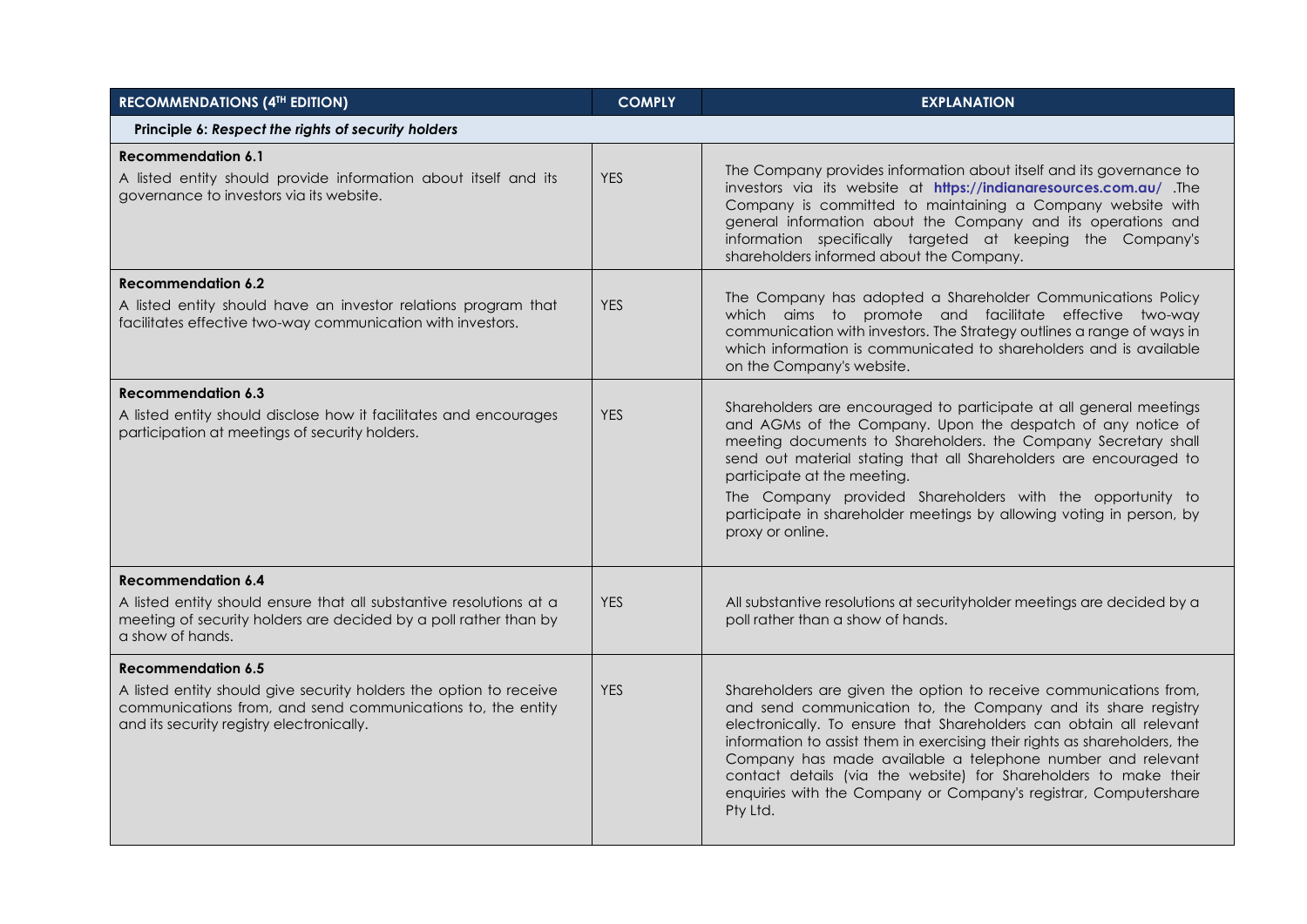|                                        | <b>RECOMMENDATIONS (4TH EDITION)</b>                                                                                                                                                                                                                                                                                                                                                                                                                                                                                                                                                                                                                                                                                                               | <b>COMPLY</b>                                | <b>EXPLANATION</b>                                                                                                                                                                                                                                                                                                                                                                                                                                                                                                                                                                                                                                                                                                                                                                                                                                                                                                                                                                                                                                                                                                                                                                                                                                                                                                                                                                                                                                                                                                                                                                                                        |  |  |  |
|----------------------------------------|----------------------------------------------------------------------------------------------------------------------------------------------------------------------------------------------------------------------------------------------------------------------------------------------------------------------------------------------------------------------------------------------------------------------------------------------------------------------------------------------------------------------------------------------------------------------------------------------------------------------------------------------------------------------------------------------------------------------------------------------------|----------------------------------------------|---------------------------------------------------------------------------------------------------------------------------------------------------------------------------------------------------------------------------------------------------------------------------------------------------------------------------------------------------------------------------------------------------------------------------------------------------------------------------------------------------------------------------------------------------------------------------------------------------------------------------------------------------------------------------------------------------------------------------------------------------------------------------------------------------------------------------------------------------------------------------------------------------------------------------------------------------------------------------------------------------------------------------------------------------------------------------------------------------------------------------------------------------------------------------------------------------------------------------------------------------------------------------------------------------------------------------------------------------------------------------------------------------------------------------------------------------------------------------------------------------------------------------------------------------------------------------------------------------------------------------|--|--|--|
| Principle 7: Recognise and manage risk |                                                                                                                                                                                                                                                                                                                                                                                                                                                                                                                                                                                                                                                                                                                                                    |                                              |                                                                                                                                                                                                                                                                                                                                                                                                                                                                                                                                                                                                                                                                                                                                                                                                                                                                                                                                                                                                                                                                                                                                                                                                                                                                                                                                                                                                                                                                                                                                                                                                                           |  |  |  |
|                                        | <b>Recommendation 7.1</b>                                                                                                                                                                                                                                                                                                                                                                                                                                                                                                                                                                                                                                                                                                                          |                                              |                                                                                                                                                                                                                                                                                                                                                                                                                                                                                                                                                                                                                                                                                                                                                                                                                                                                                                                                                                                                                                                                                                                                                                                                                                                                                                                                                                                                                                                                                                                                                                                                                           |  |  |  |
| (a)<br>(b)                             | The Board of a listed entity should:<br>have a committee or committees to oversee risk, each of<br>which:<br>has at least three members, a majority of whom are<br>(i)<br>independent Directors; and<br>is chaired by an independent Director, and disclose:<br>(ii)<br>the charter of the committee;<br>(iii)<br>the members of the committee; and<br>(iv)<br>as at the end of each reporting period, the number<br>(v)<br>of times the committee met throughout the period<br>and the individual attendances of the members at<br>those meetings; or<br>if it does not have a risk committee or committees that<br>satisfy (a) above, disclose that fact and the process it<br>employs for overseeing the entity's risk management<br>framework. | <b>PARTIALY</b><br>Complies<br>with $7.1(b)$ | The Company did not have on Audit and Risk Committee for the past<br>financial year as the Board did not consider the Company would<br>benefit from its establishment, and does not currently hove one. In<br>accordance with the Company's Board Charter, the Board comes out<br>the duties that would ordinarily be corned out by the Audit and Risk<br>Committee under the Audit and Risk Management Committee Charter<br>including the following processes to oversee the entity's risk<br>management framework.<br>The Board devotes time at Board meetings to fulfilling the roles and<br>responsibilities associated with overseeing risk and maintaining the<br>entity's risk management framework and associated internal<br>compliance and control procedures<br>Items that are usually required to be discussed by a risk committee are<br>marked as separate agenda items at Board meetings when required.<br>Responsibility and control of risk management is delegated to the<br>appropriate level of management within the Company with the<br>Executive Chairman having ultimate responsibility to the Board for the<br>Risk Management Policy, which can be found on the Company's<br>website.<br>The risk management system covers:<br>operational risk;<br>financial reporting;<br>compliance / regulations: and<br>system / IT process risk.<br>A risk management model is to be developed and will provide a<br>framework for systematically understanding and identifying the types<br>of business risks threatening the Company as a whole, or specific<br>business activities within the Company. |  |  |  |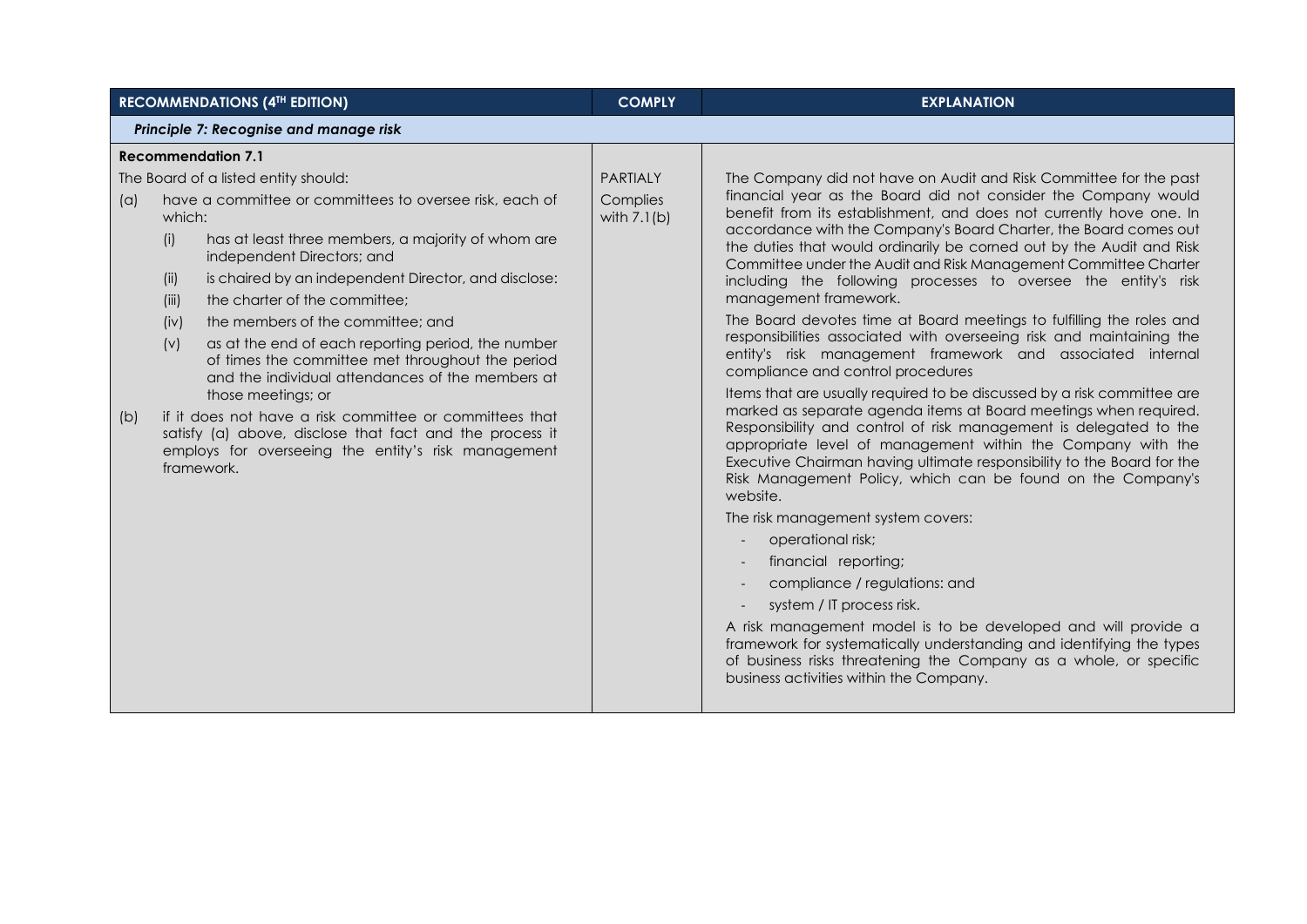| <b>RECOMMENDATIONS (4TH EDITION)</b>                                                                                                                                          |                                                                                                                                                                                                                                                                                                                                                                   | <b>COMPLY</b> | <b>EXPLANATION</b>                                                                                                                                                                                                                                                                                                                                                                                                                                                                                                                                                                                                                                                                       |  |  |
|-------------------------------------------------------------------------------------------------------------------------------------------------------------------------------|-------------------------------------------------------------------------------------------------------------------------------------------------------------------------------------------------------------------------------------------------------------------------------------------------------------------------------------------------------------------|---------------|------------------------------------------------------------------------------------------------------------------------------------------------------------------------------------------------------------------------------------------------------------------------------------------------------------------------------------------------------------------------------------------------------------------------------------------------------------------------------------------------------------------------------------------------------------------------------------------------------------------------------------------------------------------------------------------|--|--|
|                                                                                                                                                                               | <b>Recommendation 7.2</b>                                                                                                                                                                                                                                                                                                                                         |               |                                                                                                                                                                                                                                                                                                                                                                                                                                                                                                                                                                                                                                                                                          |  |  |
| (a)<br>(b)                                                                                                                                                                    | The Board or a committee of the Board should:<br>review the entity's risk management framework at least<br>annually to satisfy itself that it continues to be sound and<br>that the entity is operating with due regard to the risk<br>appetite set by the Board; and<br>disclose in relation to each reporting period, whether such<br>a review has taken place. | <b>YES</b>    | The Risk Management Policy requires that the Audit and Risk<br>(a)<br>Committee (or. in its absence, the Board) should, at least<br>annually, satisfy itself that the Company's risk management<br>framework continues to be sound and that the Company is<br>operating with due regard to the risk appetite set by the Board.<br>The Company's Board has completed a review of the<br>(b)<br>Company's risk management framework in the past financial<br>year.                                                                                                                                                                                                                         |  |  |
|                                                                                                                                                                               | <b>Recommendation 7.3</b>                                                                                                                                                                                                                                                                                                                                         |               |                                                                                                                                                                                                                                                                                                                                                                                                                                                                                                                                                                                                                                                                                          |  |  |
|                                                                                                                                                                               | A listed entity should disclose:                                                                                                                                                                                                                                                                                                                                  | <b>NO</b>     | The Company does not currently have an internal audit<br>(a)<br>function. The Board works collectively to identify and manage                                                                                                                                                                                                                                                                                                                                                                                                                                                                                                                                                            |  |  |
| (a)                                                                                                                                                                           | if it has an internal audit function, how the function is<br>structured and what role it performs; or                                                                                                                                                                                                                                                             |               | operational, financial and compliance risks which could prevent<br>the Company from achieving its objectives.                                                                                                                                                                                                                                                                                                                                                                                                                                                                                                                                                                            |  |  |
| (b)                                                                                                                                                                           | if it does not have an internal audit function, that fact and<br>the processes it employs for evaluating and continually<br>improving the effectiveness of its governance, risk<br>management and internal control processes.                                                                                                                                     |               |                                                                                                                                                                                                                                                                                                                                                                                                                                                                                                                                                                                                                                                                                          |  |  |
|                                                                                                                                                                               | <b>Recommendation 7.4</b>                                                                                                                                                                                                                                                                                                                                         |               |                                                                                                                                                                                                                                                                                                                                                                                                                                                                                                                                                                                                                                                                                          |  |  |
| A listed entity should disclose whether it has any material exposure<br>to environmental or social risks and, if it does, how it manages or<br>intends to manage those risks. |                                                                                                                                                                                                                                                                                                                                                                   | <b>YES</b>    | The Risk Management Policy requires the Audit and Risk Committee (or,<br>in its absence, the Board) to assist management to determine whether<br>the Company has any potential or apparent exposure to<br>environmental or social risks and, if it does, put in place management<br>systems, practices and procedures to manage those risks.<br>Given the speculative nature of the Company's business, it is subject to<br>general risks end certain specific risks. The Company has identified<br>those economic, environmental and/or social sustainability risks to<br>which it has a material exposure, and disclosed in the Annual Report<br>how it intends to manage those risks. |  |  |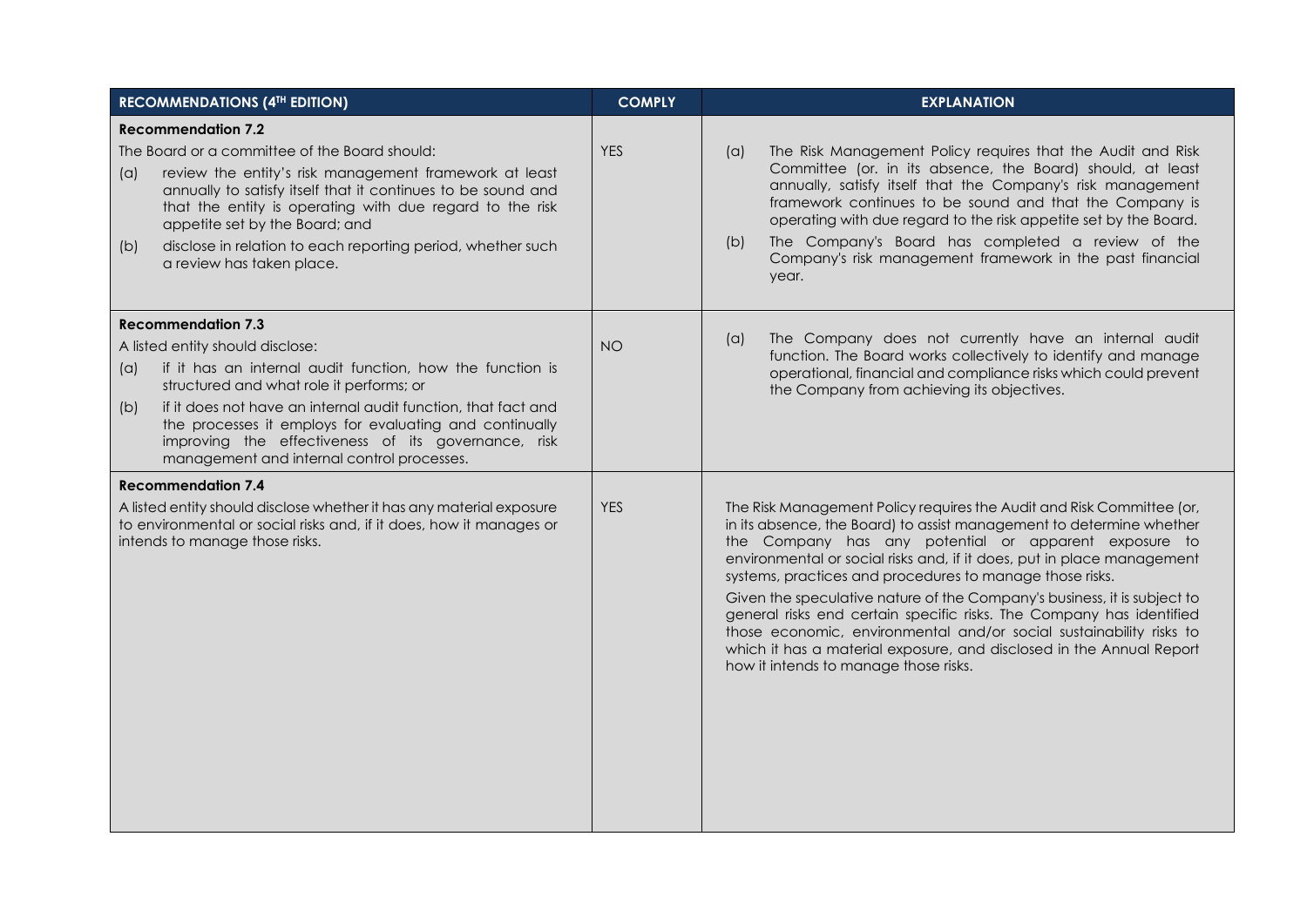| <b>RECOMMENDATIONS (4TH EDITION)</b>                                                                                                                                                                                                                                                                                                                                                                                                                                                                                                                                                                                                                                                                                                                                                                                                              | <b>COMPLY</b>                          | <b>EXPLANATION</b>                                                                                                                                                                                                                                                                                                                                                                                                                                                                                                                                                                                                                                                                                                                                                                                                                                                                                                                                                                                                                                                                                                                                                                                                        |  |  |  |  |
|---------------------------------------------------------------------------------------------------------------------------------------------------------------------------------------------------------------------------------------------------------------------------------------------------------------------------------------------------------------------------------------------------------------------------------------------------------------------------------------------------------------------------------------------------------------------------------------------------------------------------------------------------------------------------------------------------------------------------------------------------------------------------------------------------------------------------------------------------|----------------------------------------|---------------------------------------------------------------------------------------------------------------------------------------------------------------------------------------------------------------------------------------------------------------------------------------------------------------------------------------------------------------------------------------------------------------------------------------------------------------------------------------------------------------------------------------------------------------------------------------------------------------------------------------------------------------------------------------------------------------------------------------------------------------------------------------------------------------------------------------------------------------------------------------------------------------------------------------------------------------------------------------------------------------------------------------------------------------------------------------------------------------------------------------------------------------------------------------------------------------------------|--|--|--|--|
| Principle 8: Remunerate fairly and responsibly                                                                                                                                                                                                                                                                                                                                                                                                                                                                                                                                                                                                                                                                                                                                                                                                    |                                        |                                                                                                                                                                                                                                                                                                                                                                                                                                                                                                                                                                                                                                                                                                                                                                                                                                                                                                                                                                                                                                                                                                                                                                                                                           |  |  |  |  |
| <b>Recommendation 8.1</b><br>The Board of a listed entity should:<br>have a remuneration committee which:<br>(a)<br>has at least three members, a majority of whom are<br>(i)<br>independent Directors; and<br>is chaired by an independent Director, and disclose:<br>(ii)<br>the charter of the committee;<br>(iii)<br>the members of the committee; and<br>(iv)<br>(v)<br>as at the end of each reporting period, the number<br>of times the committee met throughout the period<br>and the individual attendances of the members at<br>those meetings; or<br>if it does not have a remuneration committee, disclose that<br>(b)<br>fact and the processes it employs for setting the level and<br>composition of remuneration for Directors and senior<br>executives and ensuring that such remuneration is<br>appropriate and not excessive. | Partially<br>Complies<br>with $8.1(b)$ | The Company did not have a Remuneration Committee for the past<br>financial year as the Board did not consider the Company would<br>benefit from its establishment, and does not currently have one. In<br>accordance with the Company's Board Charter which can be found<br>on Company's website, the Board carries out the duties that would<br>ordinarily be carried out by the Remuneration Committee under the<br>Remuneration and Nomination Committee Charter including the<br>following processes to set the level and composition of remuneration<br>for Directors and senior executives and ensuring that such<br>remuneration is appropriate and not excessive.<br>The Board devotes time at the annual Board meeting to assess the level<br>and composition of remuneration for Directors and senior executives.<br>When the Board meets as a remuneration committee (which was once<br>during the past financial year) is carries out those functions which are<br>delegated to it in the Company's Remuneration and Nomination<br>Committee Charter. Items that are usually required to be discussed by<br>a Remuneration Committee are marked as separate agenda items at<br>Board meetings when required. |  |  |  |  |
| <b>Recommendation 8.2</b><br>A listed entity should separately disclose its policies and practices<br>regarding the remuneration of non-executive Directors and the<br>remuneration of executive Directors and other senior executives.                                                                                                                                                                                                                                                                                                                                                                                                                                                                                                                                                                                                           | <b>YES</b>                             | Details of the Company's policies on remuneration are set out in the<br>Company's "Remuneration Report" in each Annual Report published by<br>the Company. This disclosure includes a summary of the Company's<br>policies regarding the deferral of performance- based remuneration<br>and the reduction, cancellation or claw- back of the performance-<br>based remuneration in the event of serious misconduct or a material<br>misstatement in the Company's financial statements, if these events<br>are applicable.                                                                                                                                                                                                                                                                                                                                                                                                                                                                                                                                                                                                                                                                                                |  |  |  |  |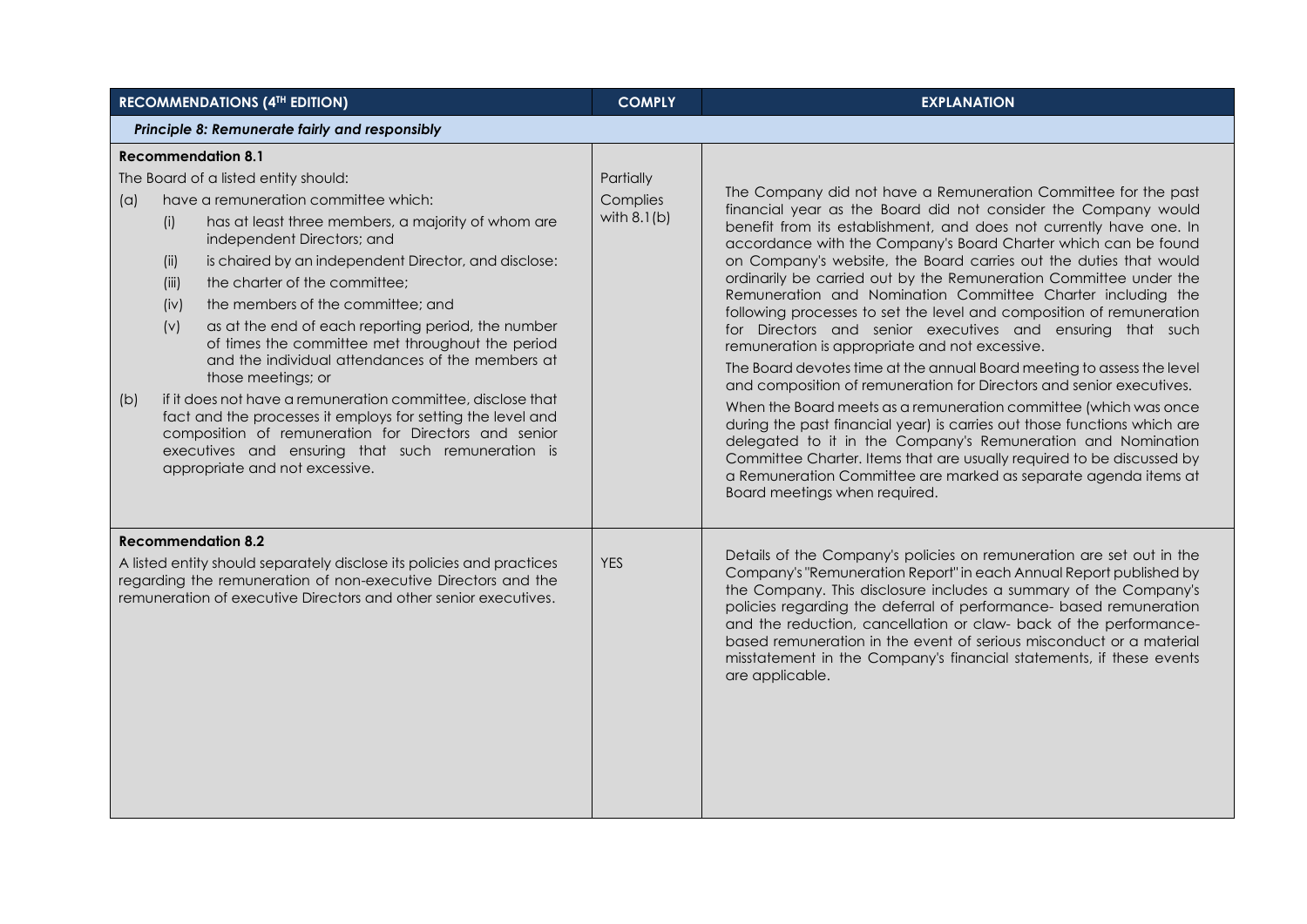| <b>RECOMMENDATIONS (4TH EDITION)</b>                                                                                                                                                                                                                                                                                                                                                                                                   | <b>COMPLY</b> | <b>EXPLANATION</b>                                                                                                                                                                                                                                                                                                                                                                                                                                                                                                                                                                                                                                                                                                                                                                                                                                                                                                                                                                                 |
|----------------------------------------------------------------------------------------------------------------------------------------------------------------------------------------------------------------------------------------------------------------------------------------------------------------------------------------------------------------------------------------------------------------------------------------|---------------|----------------------------------------------------------------------------------------------------------------------------------------------------------------------------------------------------------------------------------------------------------------------------------------------------------------------------------------------------------------------------------------------------------------------------------------------------------------------------------------------------------------------------------------------------------------------------------------------------------------------------------------------------------------------------------------------------------------------------------------------------------------------------------------------------------------------------------------------------------------------------------------------------------------------------------------------------------------------------------------------------|
| <b>Recommendation 8.3</b><br>A listed entity which has an equity-based remuneration scheme<br>should:<br>have a policy on whether participants are permitted to<br>(a)<br>enter into transactions (whether through the use of<br>derivatives or otherwise) which limit the economic risk of<br>participating in the scheme; and<br>disclose that policy or a summary of it.<br>(b)                                                     | <b>YES</b>    | The Company's equity-based remuneration scheme terms and<br>conditions are disclosed in the Company's Notice of Meeting and are<br>subject to approval by shareholders.<br>The Company's Securities Trading Policy, which can be found on the<br>Company's website, includes a statement on the Company's policy on<br>prohibiting participants in the Company's Employee Incentive Plan<br>entering into transactions (whether through the use of derivatives or<br>otherwise) which limit the economic risk of participating in the<br>Employee Incentive Plan.<br>The Company's Trading Policy sets out the following information:<br>a) Closed periods in which Directors, employees and contractors of<br>the Company must not deal in the Company's securities;<br>b) The trading in the Company's securities which are not subject to<br>the Company's trading policy; and<br>• The procedures for obtaining written clearance for trading in<br>$\mathsf{C}$<br>exceptional circumstances. |
| Additional recommendations that apply only in certain cases                                                                                                                                                                                                                                                                                                                                                                            |               |                                                                                                                                                                                                                                                                                                                                                                                                                                                                                                                                                                                                                                                                                                                                                                                                                                                                                                                                                                                                    |
| <b>Recommendation 9.1</b><br>A listed entity with a director who does not speak the language<br>in which board or security holder meetings are held or key<br>corporate documents are written should disclose the processes it<br>has in place to ensure the director understands and can<br>contribute to the discussions at those meetings and understands<br>and can discharge their obligations in relation to those<br>documents. | N/A           |                                                                                                                                                                                                                                                                                                                                                                                                                                                                                                                                                                                                                                                                                                                                                                                                                                                                                                                                                                                                    |
| <b>Recommendation 9.2</b><br>A listed entity established outside Australia should ensure that<br>meetings of security holders are held at a reasonable place and<br>time.                                                                                                                                                                                                                                                              | N/A           |                                                                                                                                                                                                                                                                                                                                                                                                                                                                                                                                                                                                                                                                                                                                                                                                                                                                                                                                                                                                    |
| <b>Recommendation 9.3</b><br>A listed entity established outside Australia, and an externally<br>managed listed entity that has an AGM, should ensure that its<br>external auditor attends its AGM and is available to answer<br>questions from security holders relevant to the audit.                                                                                                                                                | N/A           |                                                                                                                                                                                                                                                                                                                                                                                                                                                                                                                                                                                                                                                                                                                                                                                                                                                                                                                                                                                                    |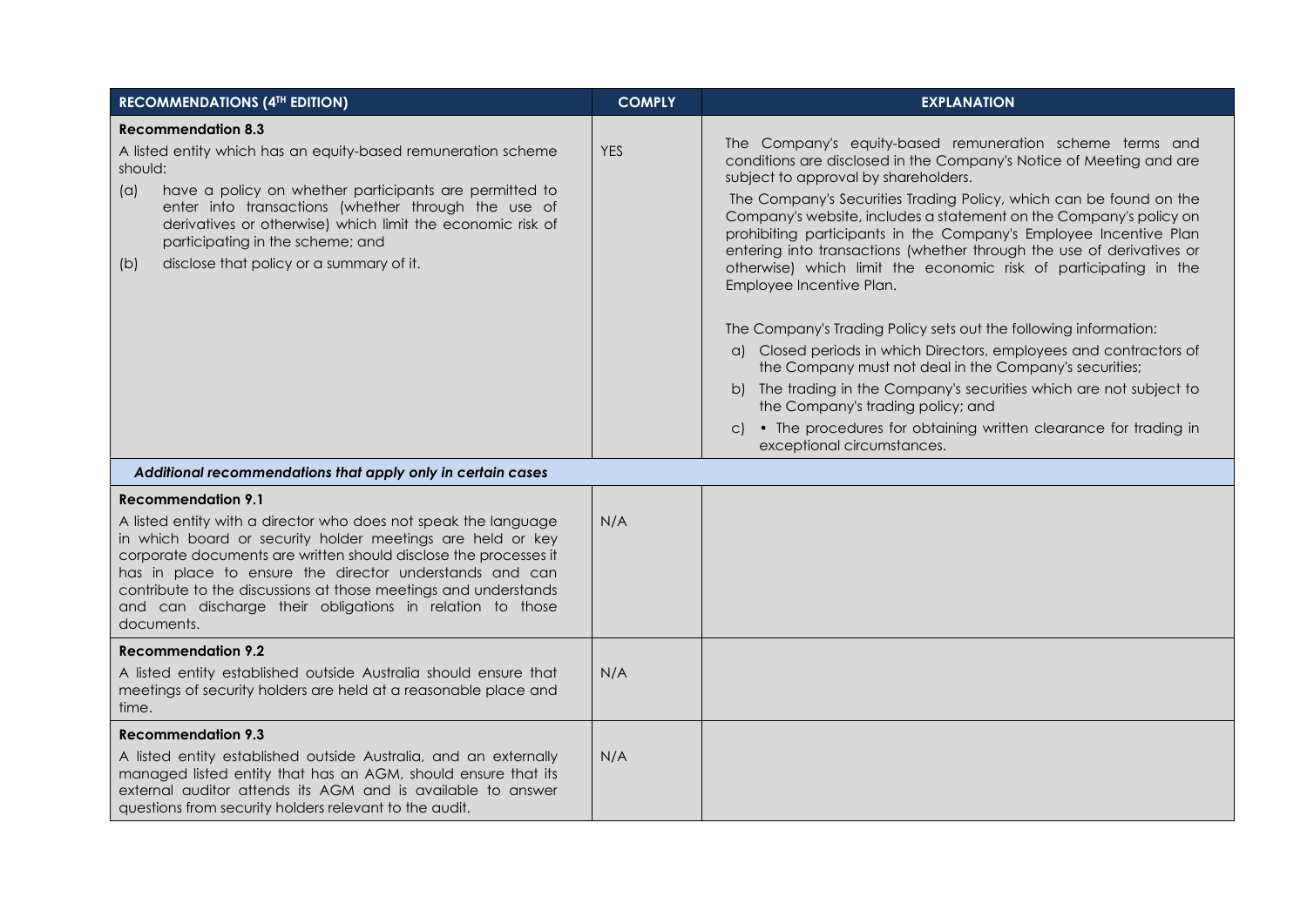# **INDIANA RESOURCES LIMITED ACN 009 129 560**

## **BOARD SKILLS MATRIX**

| Skill <sup>1</sup>             | <b>Requirements overview</b>                                                                                                                                                                       | Director - Bronwyn<br><b>Barnes</b> | Director-<br><b>Robert Adam</b> | <b>Director - David</b><br><b>Williams</b> | Director - Felicity<br>Repacholi-Muir |
|--------------------------------|----------------------------------------------------------------------------------------------------------------------------------------------------------------------------------------------------|-------------------------------------|---------------------------------|--------------------------------------------|---------------------------------------|
| Risk &<br>Compliance           | Identify key risks to the organisation related to each key area of<br>operations. Ability to monitor risk and compliance and knowledge of<br>legal and regulatory requirements.                    | 3                                   | 3                               | 3                                          | $\overline{2}$                        |
| <b>Financial &amp; Audit</b>   | Experience in accounting and finance to analyse statements, assess<br>financial viability, contribute to financial planning, oversee budgets,<br>oversee funding arrangements.                     | 3                                   | 3                               | 3                                          | $\overline{2}$                        |
| Strategy                       | Ability to identify and critically assess strategic opportunities and<br>threats to the organization. Develop strategies in context to our<br>policies and business objectives.                    | 3                                   | 3                               | 3                                          | $\overline{2}$                        |
| Policy<br>Development          | Ability to identify key issues for the organisation and develop<br>appropriate policy parameters within which the organization should<br>operate.                                                  | 3                                   | 3                               | 3                                          | 2                                     |
| Technology                     | Knowledge of IT governance including privacy, data management<br>and security.                                                                                                                     | $\overline{2}$                      | 3                               | $\overline{2}$                             | 3                                     |
| Executive<br>Management        | Experience in evaluating performance of senior management, and<br>oversee strategic human capital planning. Experience in industrial<br>relations and organizational change management programmes. | 3                                   | $\overline{2}$                  | 3                                          | $\overline{2}$                        |
| <b>Industry Specific</b>       | Experience and knowledge with respect to the industry/business areas<br>in which the Company operates.                                                                                             | 3                                   | 3                               | 3                                          | 3                                     |
| Leadership                     | Make decisions and take necessary actions in the best interest of the<br>organisation, and represent the organisation favourably. Analyse<br>issues and contribute at board level to solutions.    | 3                                   | 3                               | 3                                          | 3                                     |
| <b>Ethics and</b><br>Integrity | Understand role as director and continue to self educate on legal<br>responsibility, ability to maintain board confidentiality, declare any<br>conflicts.                                          | 3                                   | 3                               | 3                                          | 3                                     |
| Contribution                   | Ability to constructively contribute to board discussions and<br>communicate effectively with management and other directors.                                                                      | 3                                   | 3                               | 3                                          | $\mathfrak{S}$                        |
| <b>Negotiation</b>             | Possess excellent negotiation skills, with the ability to drive stakeholder<br>support for board decisions.                                                                                        | 3                                   | 3                               | 3                                          | 3                                     |